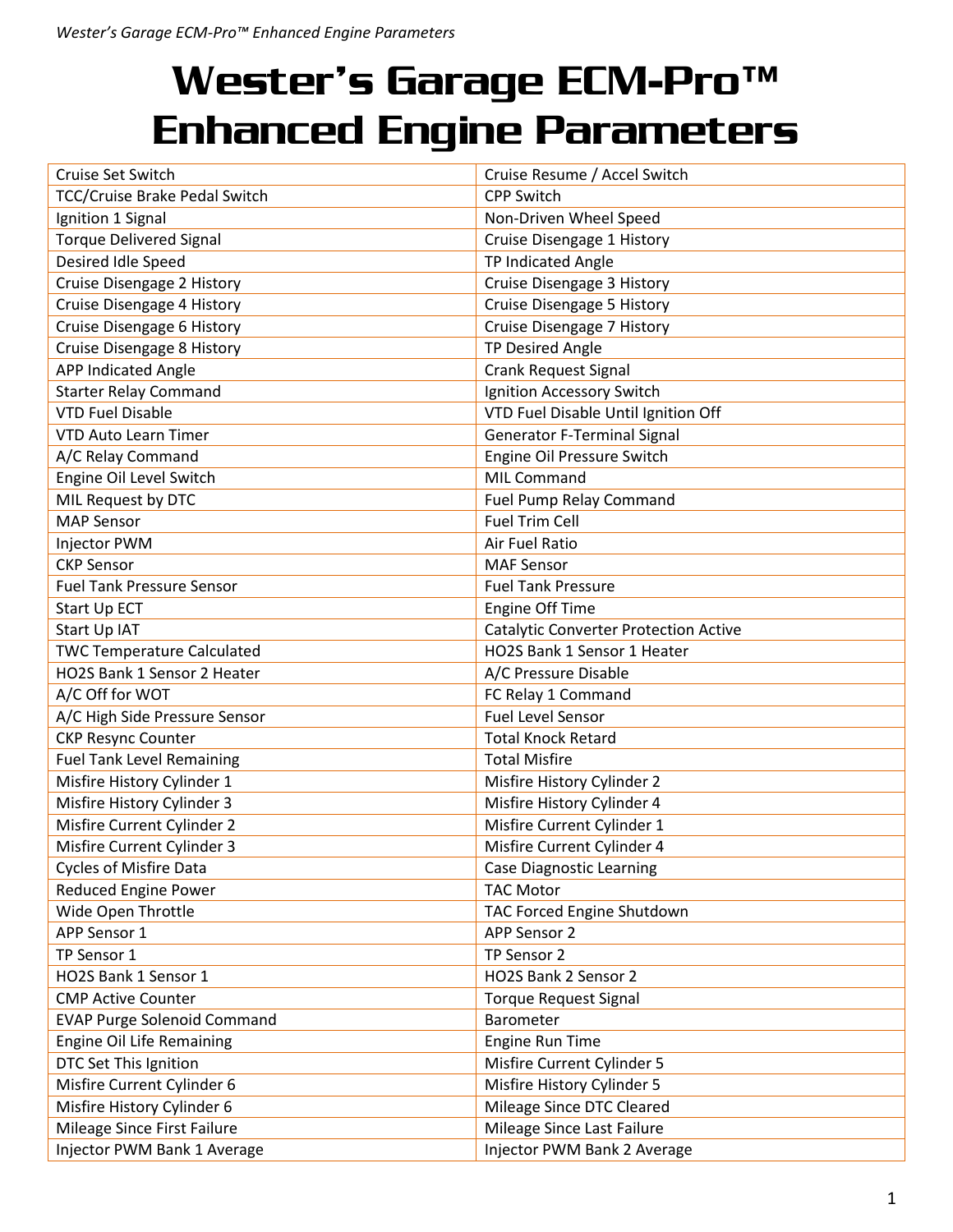| HO2S Bank 2 Sensor 1                      | <b>Knock Retard</b>                      |
|-------------------------------------------|------------------------------------------|
| Misfire Current Cylinder 7                | Misfire Current Cylinder 8               |
| Misfire History Cylinder 7                | Misfire History Cylinder 8               |
| Warm-Ups without Emission Faults          | Warm-Ups without Non-Emission Faults     |
| Cruise Inhibit Signal                     | <b>Extended Travel Brake Switch</b>      |
| Decel Fuel Cutoff                         | <b>EVAP Vent Solenoid Command</b>        |
| <b>Fuel Trim Learn</b>                    | <b>Power Enrichment</b>                  |
| <b>ECM Reset</b>                          | Loop Status                              |
| <b>EVAP Test Result</b>                   | <b>EVAP Test Abort Reason</b>            |
| <b>EVAP Test State</b>                    | HO2S Bank 2 Sensor 1 Heater              |
| HO2S Bank 2 Sensor 2 Heater               | <b>Engine Idling</b>                     |
| A/C Request                               | Low Coolant Level                        |
| <b>Cruise Brake Switch</b>                | <b>TP Sensor</b>                         |
| HO2S Bank 1 Sensor 2                      | Desired Idle Speed                       |
| A/C Request Signal                        | A/C Pressure Disable                     |
| A/C Off for WOT                           | A/C Relay Command                        |
| <b>BPP Circuit Signal</b>                 | HO2S 1 Heater Command                    |
| HO2S 2 Heater Command                     | Change Engine Oil Indicator Command      |
| Low Engine Oil Pressure Indicator Command | Engine Oil Level Switch                  |
| <b>Cold Startup</b>                       | <b>EVAP Vent Solenoid Command</b>        |
|                                           |                                          |
| <b>Fuel Volatility</b>                    | <b>RVS Request Signal</b>                |
| <b>Starter Relay Command</b>              | <b>EC Ignition Relay Command</b>         |
| Ignition Accessory Signal                 | <b>Crank Request Signal</b>              |
| Engine Load                               | Engine Oil Pressure Sensor               |
| MIL Circuit Commanded On                  | Vehicle Speed Circuit Commanded On       |
| Starter Relay Circuit Commanded On        | Fuel Pump Relay Circuit Commanded On     |
| A/C Relay Circuit Commanded On            | TP Sensor 1 Learned Minimum              |
| TP Sensor 2 Learned Minimum               | <b>Engine Off Time</b>                   |
| <b>TAC Motor Command</b>                  | CMP Solenoid Circuit Commanded On        |
| Cylinder 2 Ignition Coil Commanded On     | Cylinder 3 Ignition Coil Commanded On    |
| Cylinder 1 Injector Circuit Commanded On  | Cylinder 2 Injector Circuit Commanded On |
| Cylinder 3 Injector Circuit Commanded On  | Cylinder 4 Injector Circuit Commanded On |
| Cylinder 5 Injector Circuit Commanded On  | Cylinder 6 Injector Circuit Commanded On |
| EVAP Purge Solenoid Circuit Commanded On  | EVAP Vent Solenoid Circuit Commanded On  |
| FC Relay 1 Circuit Commanded On           | FC Relay 2 and 3 Circuit Commanded On    |
| <b>CMP Sensor</b>                         | HO2S 1 Heater Circuit Commanded On       |
| HO2S 2 Heater Circuit Commanded On        | EC Ignition Circuit Commanded On         |
| Generator L-Terminal Circuit Commanded On | A/C Disengage 1 History                  |
| A/C Disengage 2 History                   | A/C Disengage 3 History                  |
| A/C Disengage 4 History                   | A/C Disengage 5 History                  |
| A/C Disengage 6 History                   | A/C Disengage 7 History                  |
| A/C Disengage 8 History                   | RVS Disable 1 History                    |
| RVS Disable 2 History                     | RVS Disable 3 History                    |
| RVS Disable 4 History                     | RVS Disable 5 History                    |
| RVS Disable 6 History                     | RVS Disable 7 History                    |
| RVS Disable 8 History                     | Knock Detected Cylinder 1                |
| Knock Detected Cylinder 2                 | Knock Detected Cylinder 3                |
| Knock Detected Cylinder 4                 | Knock Detected Cylinder 5                |
| Knock Detected Cylinder 6                 | Injector 1 Disabled Due to Misfire       |
| Injector 2 Disabled Due to Misfire        | Injector 3 Disabled Due to Misfire       |
| Injector 4 Disabled Due to Misfire        | Injector 5 Disabled Due to Misfire       |
|                                           |                                          |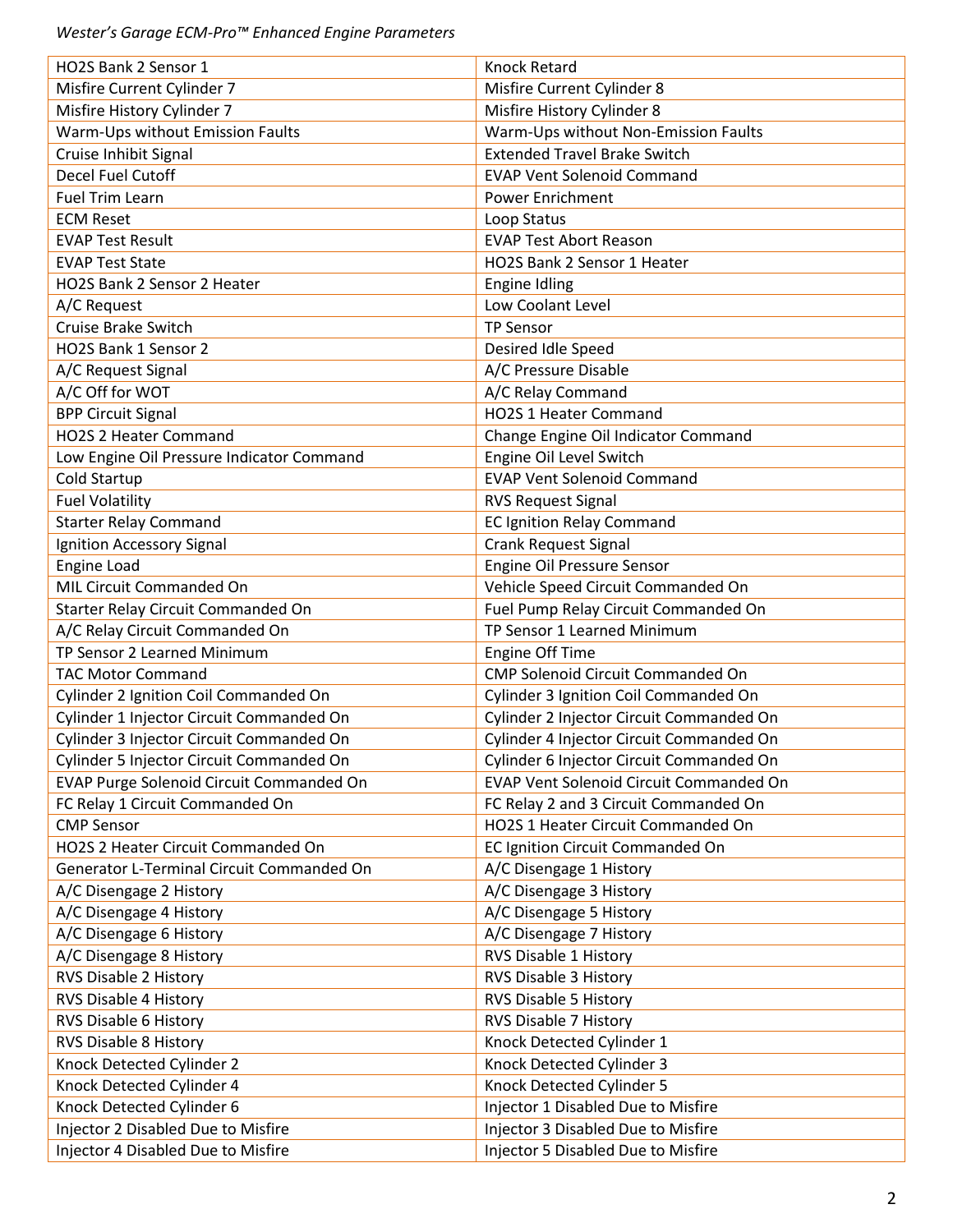| Injector 6 Disabled Due to Misfire       | <b>IMT Valve Solenoid Circuit Commanded On</b> |
|------------------------------------------|------------------------------------------------|
| <b>IMT Valve Feedback signal</b>         | <b>IMT Valve Command Open/Closed</b>           |
| <b>IMT Valve Command On/Off</b>          | <b>IMT Valve Learn Enabled</b>                 |
| Start Up ECT                             | Cylinder 7 Injector Circuit Commanded On       |
| Cylinder 8 Injector Circuit Commanded On | <b>Current Gear</b>                            |
| Knock Detected Cylinder 7                | Knock Detected Cylinder 8                      |
| Injector 7 Disabled Due to Misfire       | Injector 8 Disabled Due to Misfire             |
| <b>Cruise Control Active</b>             | Cruise On/Off Switch                           |
| Cruise Set/Coast Switch                  | Cruise Resume/Accel Switch                     |
| <b>Starter Relay Command</b>             | Wait to Start                                  |
| A/C Relay Command                        | <b>MIL Command</b>                             |
| <b>Fuel Pump Command</b>                 | Water in Fuel Sensor                           |
| <b>Generator L-Terminal Signal</b>       | Engine Oil Level Switch                        |
| Stop lamp Pedal Switch                   | <b>Coolant Level Switch</b>                    |
| PTO Enable                               | PTO Feedback Signal                            |
| PTO Engine Shutdown Signal               | PTO Engage Relay Command                       |
| DTC Set this Ignition                    | A/C Low Pressure                               |
| A/C High Pressure Recirculation          | A/C Secondary High Pressure Switch             |
| A/C Request Signal                       | A/C Compressor                                 |
| <b>Balancing Rate Cylinder 1</b>         | <b>Balancing Rate Cylinder 2</b>               |
| <b>Balancing Rate Cylinder 3</b>         | <b>Balancing Rate Cylinder 4</b>               |
| <b>Balancing Rate Cylinder 5</b>         | <b>Balancing Rate Cylinder 6</b>               |
| <b>Balancing Rate Cylinder 7</b>         | <b>Balancing Rate Cylinder 8</b>               |
| <b>Calculated Fuel Rate</b>              | <b>Main Injection Timing</b>                   |
| Misfire Current Cylinder 1               | Misfire Current Cylinder 2                     |
| Misfire Current Cylinder 3               | Misfire Current Cylinder 4                     |
| Misfire Current Cylinder 5               | Misfire Current Cylinder 6                     |
|                                          |                                                |
| Misfire Current Cylinder 7               | Misfire Current Cylinder 8                     |
| Pilot Injector Cylinder 1 Command        | Pilot Injector Cylinder 2 Command              |
| Pilot Injector Cylinder 3 Command        | Pilot Injector Cylinder 4 Command              |
| Pilot Injector Cylinder 5 Command        | Pilot Injector Cylinder 6 Command              |
| Pilot Injector Cylinder 7 Command        | Pilot Injector Cylinder 8 Command              |
| 4WD Signal                               | <b>4WD Low Signal</b>                          |
| 5 Volt Reference Circuit 1 Status        | 5 Volt Reference Circuit 2 Status              |
| <b>Cruise Control Active</b>             | Cruise On / Off Switch                         |
| Cruise Resume / Accel Switch             | Cruise Set / Coast Switch                      |
| <b>Cruise Cancel Switch</b>              | <b>MIL Command</b>                             |
| Engine Oil Temperature Calculated        | Energy Power Management Inhibit Reason         |
| <b>Generator L-Terminal Command</b>      | 5 Volt Reference 2 Circuit                     |
| 5 Volt Reference 1 Circuit               | <b>ECM Reset</b>                               |
| <b>MIL Command</b>                       | <b>PNP Switch</b>                              |
| <b>Traction Control Status</b>           | <b>Catalytic Control Status</b>                |
| Cold Startup                             | <b>EVAP Vent Solenoid Command</b>              |
| <b>ECM Reset</b>                         | Loops Status                                   |
| Hot Open Loop                            | <b>Deceleration Fuel Cutoff</b>                |
| Power Enrichment                         | Fuel Trim Learn                                |
| <b>GEN L-Terminal Signal Command</b>     | <b>GEN L-Terminal Signal</b>                   |
| Reduced Engine Power                     | APP Sensors 1 and 2                            |
| TP Sensors 1 and 2                       | FC Relay 3 Command                             |
| FC Relay 2 Command                       | FC Relay 2 and 3 Command                       |
| FC Relay 1 Command                       | A/C Compressor Cycling Switch                  |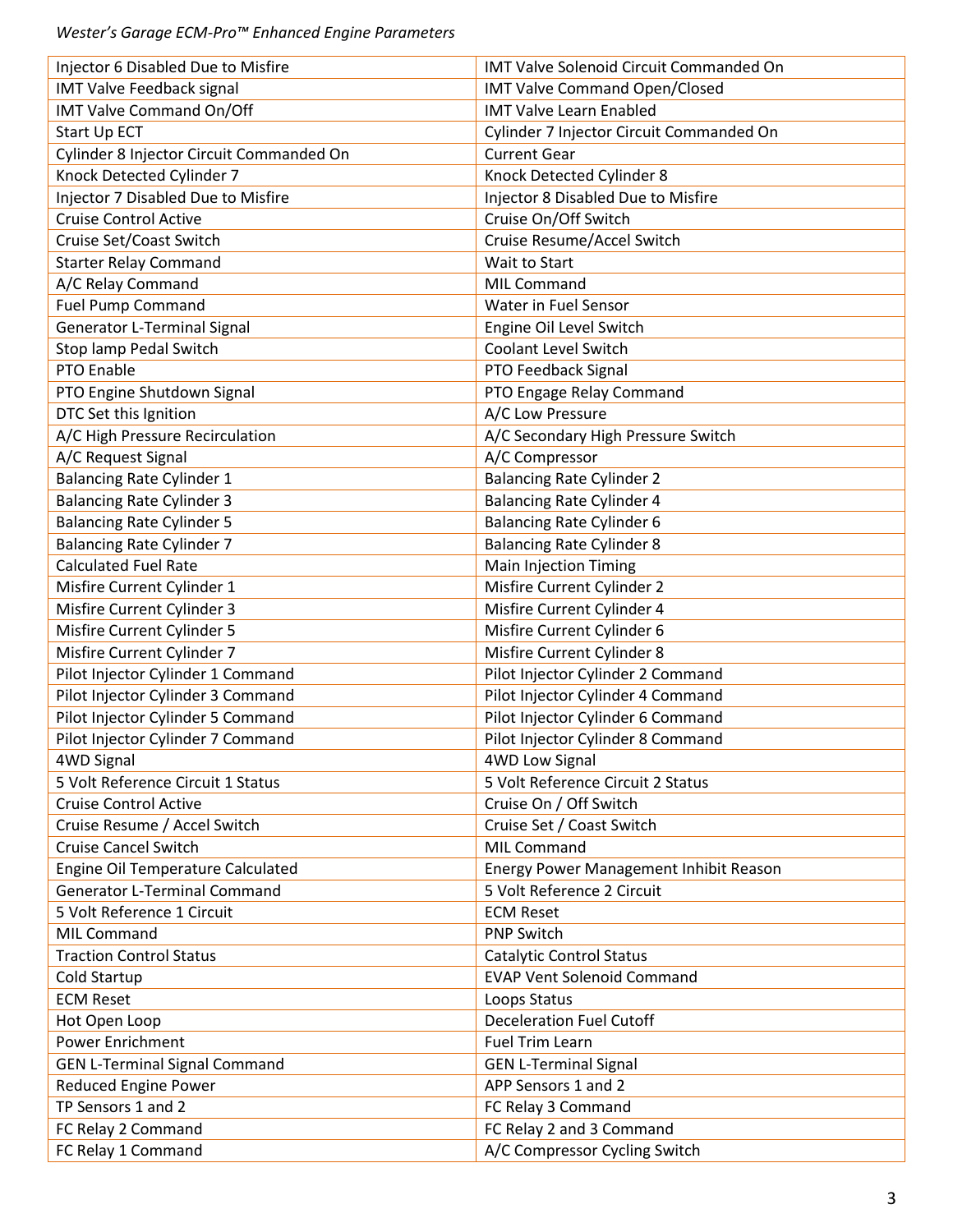| A/C High Side Pressure Switch                           | Ext. Travel BPP Signal                                    |
|---------------------------------------------------------|-----------------------------------------------------------|
| <b>BPP Signal</b>                                       | Clutch Start Switch                                       |
| Skip Shift Lamp Command                                 | Skip Shift Solenoid Command                               |
| HO2S Bank 2 Sensor 2 Heater Command                     | HO2S Bank 2 Sensor 1 Heater Command                       |
| Low Engine Oil Pressure Indicator Command               | Engine Oil Pressure Switch                                |
| Engine Oil Indicator Command                            | <b>EVAP Vent Solenoid Command</b>                         |
| Engine Off EVAP Test Conditions Met                     | 4WD Signal                                                |
| <b>4WD Low Signal</b>                                   | <b>PNP Switch</b>                                         |
| PTO Remote Start Request Signal                         | <b>Catalytic Converter Protection</b>                     |
| Fuel Pump Relay 2 Command                               | Fuel Pump Relay Command                                   |
| <b>Deceleration Fuel Cutoff</b>                         | Hot Open Loop                                             |
| <b>Power Enrichment</b>                                 | Loop Status                                               |
| <b>Fuel Trim Learn</b>                                  | Gen L-Terminal Signal Command                             |
| <b>Starter Relay Command</b>                            | Gen L-Terminal Signal Command                             |
| <b>Cylinder Deactivation System Command</b>             | <b>Cylinder Deactivation Performance Test</b>             |
| TP Performance Test                                     | <b>MAP Performance Test 2</b>                             |
| MAP Performance Test 1                                  | <b>MAF Performance Test</b>                               |
| <b>Brake Booster Pressure Sensor</b>                    | <b>Brake Booster Pressure</b>                             |
| Engine Oil Pressure Sensor                              | <b>CKP Active Counter</b>                                 |
| <b>Torque Management Spark Retard</b>                   | <b>KS Active Counter</b>                                  |
| Vacuum Calculated                                       | <b>Air Flow Calculated</b>                                |
| <b>Distance Since DTC Cleared</b>                       | <b>Fail Counter</b>                                       |
| Pass Counter                                            | Not Run Counter                                           |
| <b>Fuel Tank Pressure</b>                               | <b>APP Sensors</b>                                        |
| TP Sensor 2                                             | TP Sensor 1                                               |
| APP Sensor 2                                            | APP Sensor 1                                              |
| Injector PWM Bank 1                                     | Injector PWM Bank 2                                       |
| <b>VTD Fuel Disable</b>                                 | PCM/VCM in VTD Fail Enable                                |
| <b>VTD Password Learned</b>                             | <b>CKP Variation Learn Attempts</b>                       |
| <b>Fuel Tank Rated Capacity</b>                         | <b>Fuel Level Remaining</b>                               |
| <b>TCS Torque Request Signal</b>                        | <b>TCS Torque Delivered Signal</b>                        |
| <b>Fuel Sensor Right Tank</b>                           | <b>TWC Mon. Bank 1 Test Count</b>                         |
| TWC Mon. Bank 2 Test Count                              | Cooling Fan Motor Commanded                               |
| 5 Volt Reference 1                                      | 5 Volt Reference 2                                        |
| HO2S Bank 1 Sensor 1 Heater Command                     | HO2S Bank 2 Sensor 1 Heater Command                       |
| EC Ignition Relay Feedback Signal                       | <b>Brake Booster Pressure</b>                             |
| Deactivation Inhibit TAC Ignition Voltage               | Deactivation Inhibit TAC System DTC                       |
| Deactivation Inhibit APP High                           | Deactivation Inhibit APP Rate High                        |
| Deactivation Inhibit Brake Boost Pressure Sensor DTC    | Deactivation Inhibit Low Brake Booster Vacuum             |
| <b>Deactivation Inhibit MAP Sensor DTC</b>              | Deactivation Inhibit Manifold Vacuum Low                  |
|                                                         | Deactivation Inhibit Vehicle Speed Sensor Low with Torque |
| Deactivation Inhibit Vehicle Speed Sensor DTC           | Converter Clutch On                                       |
| Deactivation Inhibit Engine RPM                         | Deactivation Inhibit Engine Coolant Temperature Sensor    |
|                                                         | <b>DTC</b>                                                |
| Deactivation Inhibit Engine Coolant Temperature Low     | Deactivation Inhibit Engine Oil Temperature               |
| Deactivation Inhibit Engine Oil Pressure Sensor DTC     | Deactivation Inhibit Engine Oil Pressure                  |
| Deactivation Inhibit Torque Reduction                   | Deactivation Inhibit Cylinder Deactivation Solenoid DTC   |
| Deactivation Inhibit Oil Aeration                       | Deactivation Inhibit Minimum Time On All Cylinders        |
| Deactivation Inhibit Transmission DLC Override          | Deactivation Inhibit Transmission Shifting                |
| Deactivation Inhibit Transmission Range                 | Deactivation Inhibit Transmission Gear                    |
| Deactivation Inhibit Maximum Deactivation Time Exceeded | Deactivation Inhibit Hot Coolant Mode                     |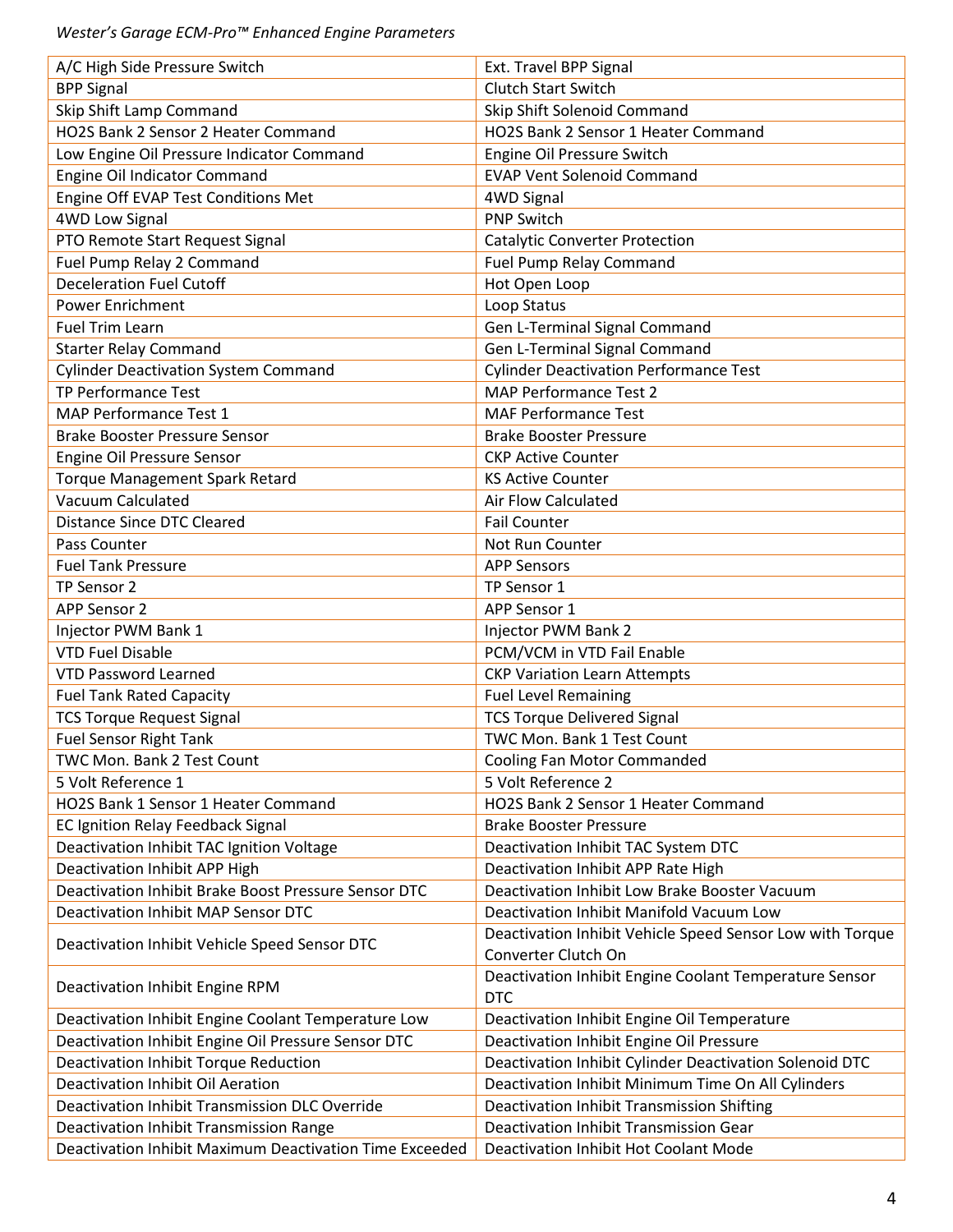| <b>Deactivation Inhibit Piston Protection</b>           | Deactivation Inhibit TWC Over temperature Protection  |
|---------------------------------------------------------|-------------------------------------------------------|
| Deactivation Inhibit Engine Over temperature Protection | Deactivation Inhibit Axle Torque Limiting             |
| <b>ECM Challenge Status</b>                             | VTD Security Info Programmed                          |
| <b>VTD Password Learn Enabled</b>                       | <b>VTD Auto Learn Counter</b>                         |
| A/C High Side Pressure                                  | Short Term Fuel Trim Average                          |
| Short Term Fuel Trim Test Average Bank 1                | Short Term Fuel Trim Test Average Bank 2              |
| Long Term Fuel Trim Test Average Bank 1                 | Long Term Fuel Trim Test Average Bank 2               |
| Long Term Fuel Trim Test Average Bank 1 without Purge   | Long Term Fuel Trim Test Average Bank 2 without Purge |
| Start Up IAT                                            | Fan Speed                                             |
| Desired Fan Speed                                       | Cooling Fan Command                                   |
| Ignition Off Time                                       | Exh. CMP Command                                      |
| Int. CMP Command                                        | <b>CMP Command</b>                                    |
| HO2S Bank 2 Sensor 2 Heater Command                     | HO2S Bank 1 Sensor 2 Heater Command                   |
| Exh. CMP Angle                                          | Int. CMP Angle                                        |
| Desired Exh. CMP                                        | Desired Int. CMP                                      |
| Exh. CMP Variance                                       | Int. CMP Variance                                     |
| Exh. CMP Active Counter                                 | Int. CMP Active Counter                               |
| <b>Transfer Case Ratio</b>                              | <b>Torque Delivered Signal</b>                        |
| Hill Hold Solenoid 1                                    | Hill Hold Solenoid 2                                  |
| <b>Generator Starter Field Current</b>                  | <b>Starter Generator Speed</b>                        |
| <b>Generator Starter Rotor Position</b>                 | <b>SGCM 12 Volt Converter</b>                         |
| <b>SGCM Converter Temperature</b>                       | <b>APM Voltage</b>                                    |
| Desired APM Voltage                                     | Hybrid System Voltage                                 |
| <b>SGCM Internal Temperature</b>                        | <b>SGCM Inverter Temperature</b>                      |
| <b>DMCM Coolant Temperature</b>                         | <b>MAP Sensor</b>                                     |
| <b>Intake Manifold Pressure</b>                         | Startup Intake Air Temperature                        |
| Distance with Cylinders Deactivated                     | Distance with Cylinders Activated                     |
| <b>Exhaust Pressure</b>                                 | Torque Request Inhibit - Fuel                         |
| Torque Request Inhibit - Spark                          | Torque Request Inhibit - TAC                          |
| Torque Request Inhibit - Minimum Torque                 | Torque Request Inhibit - TAC Limit                    |
| Torque Request Inhibit - Spark Advance                  | Torque Request Inhibit - Minimum Idle Inhibit         |
| <b>Transfer Case OSS</b>                                | TB Idle Airflow Compensation                          |
| <b>Engine Auto Stop Times</b>                           | <b>Engine Auto Start Times</b>                        |
| <b>DFCO Active Time</b>                                 | <b>Desired Starter Gen Torque</b>                     |
| <b>Calculated Starter Generator Torque</b>              | <b>ECM Des. Contactor Position</b>                    |
| <b>SGCM Des. Contactor Position</b>                     | <b>Economy Lamp Command</b>                           |
| Hood Open Indicator Command                             | Hill Hold Indicator Command                           |
| <b>Starter Generator Belt Slip</b>                      | <b>Starter Generator Speed</b>                        |
|                                                         |                                                       |
| <b>Hybrid Battery SoC</b>                               | Desired Hybrid Battery SoC                            |
| <b>Hybrid Battery Voltage</b>                           | <b>Hybrid Battery Current</b>                         |
| Hybrid Battery Average Cell Temperature                 | Hybrid Battery Max Cell Temperature                   |
| Hybrid Battery Min Cell Temperature                     | Hybrid Battery Power Available                        |
| <b>Brake Pressure Sensor</b>                            | Engine Coolant Circulation Pump Relay Command         |
| A/C Mode Request Signal                                 | <b>Engine Torque Actual</b>                           |
| Axle Torque Commanded                                   | Axle Torque Actual                                    |
| Dry Axle Torque Request                                 | <b>Engine Torque Commanded</b>                        |
| <b>Auxiliary Transmission Fluid Pump Relay</b>          | <b>Auxiliary Transmission Fluid Pump Command</b>      |
| Hybrid System Voltage                                   | Calculated Hybrid Battery Voltage                     |
| <b>Hybrid Battery Low Current Sensor</b>                | Hybrid Battery High Current Sensor                    |
| <b>Hybrid Battery Low Current Sensor</b>                | Hybrid Battery High Current Sensor                    |
| Hybrid Battery Mod 1 Temperature                        | Hybrid Battery Mod 1 Temperature Sensor               |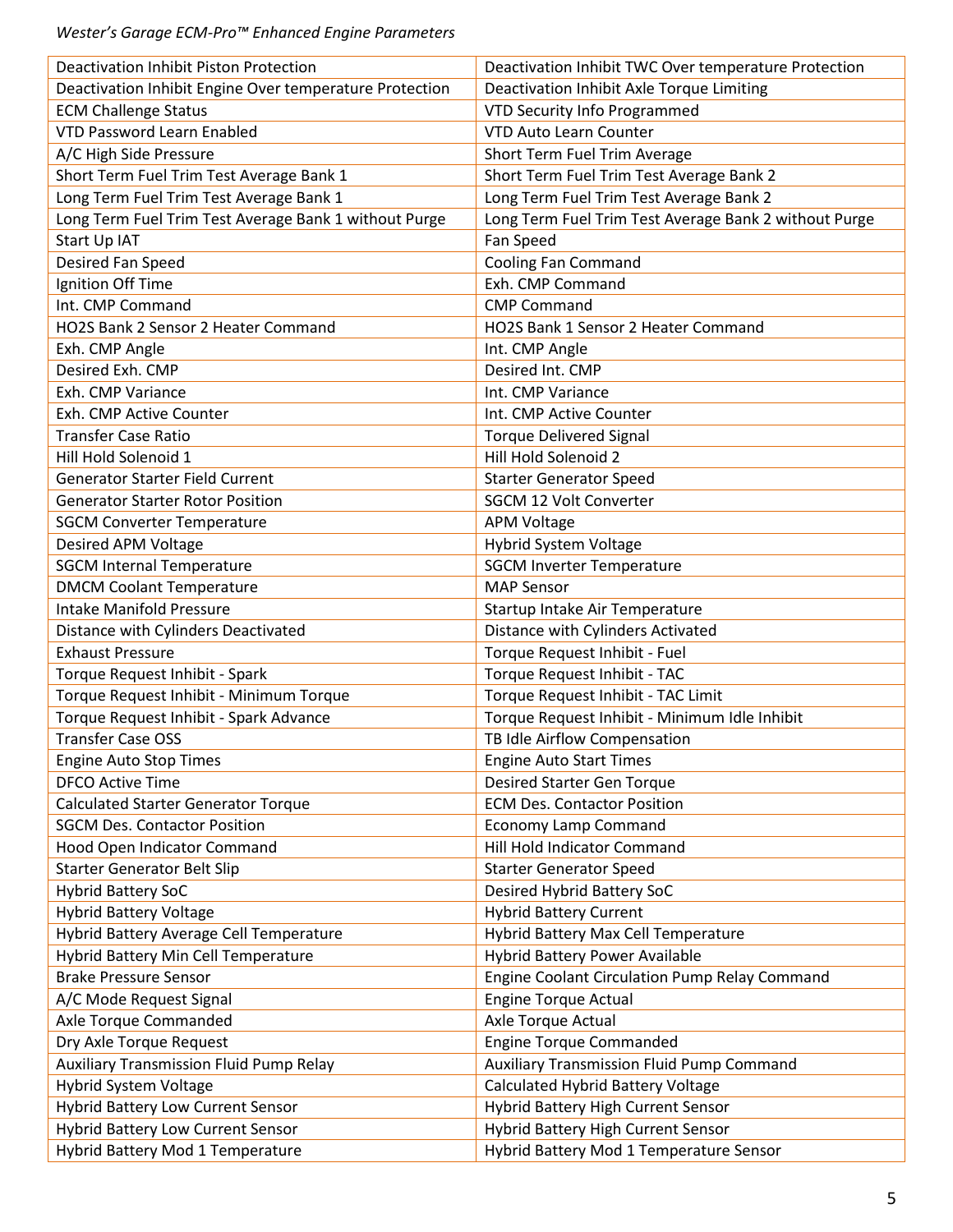| Hybrid Battery Mod 2 Temperature                             | Hybrid Battery Mod 2 Temperature Sensor                  |
|--------------------------------------------------------------|----------------------------------------------------------|
| Hybrid Battery Mod 3 Temperature                             | Hybrid Battery Mod 3 Temperature Sensor                  |
| Hybrid Battery Mod 4 Temperature                             | Hybrid Battery Mod 4 Temperature Sensor                  |
| Hybrid Battery Mod 5 Temperature Sensor                      | Hybrid Battery Mod 5 Temperature                         |
| Hybrid Battery Mod 6 Temperature Sensor                      | <b>Hybrid Battery 1</b>                                  |
| <b>Hybrid Battery 2</b>                                      | <b>Hybrid Battery 3</b>                                  |
| Hybrid Battery Pack Fan Sensor                               | Hybrid Battery Pack Fan Commanded                        |
| Calculated Hybrid Battery Resistance                         | 12V Battery Estimated Temperature                        |
| Cylinder 4 Ignition Coil Commanded On                        | Cylinder 5 Ignition Coil Commanded On                    |
| Cylinder 6 Ignition Coil Commanded On                        | Cylinder 1 Ignition Coil Commanded On                    |
| Cylinder 1 Ignition Coil Short to Ground Test Status         | Cylinder 1 Ignition Coil Open Circuit Test Status        |
| Cylinder 1 Ignition Coil Short to Power Test Status          | Cylinder 2 Ignition Coil Short to Ground Test Status     |
| <b>Cylinder 2 Ignition Coil Open Circuit Test Status</b>     | Cylinder 2 Ignition Coil Short to Power Test Status      |
| Cylinder 3 Ignition Coil Short to Ground Test Status         | Cylinder 3 Ignition Coil Open Circuit Test Status        |
| Cylinder 3 Ignition Coil Short to Power Test Status          | Cylinder 4 Ignition Coil Short to Ground Test Status     |
| Cylinder 4 Ignition Coil Open Circuit Test Status            | Cylinder 4 Ignition Coil Short to Power Test Status      |
| Cylinder 5 Ignition Coil Short to Ground Test Status         | <b>Cylinder 5 Ignition Coil Open Circuit Test Status</b> |
| Cylinder 5 Ignition Coil Short to Power Test Status          | Cylinder 6 Ignition Coil Short to Ground Test Status     |
| Cylinder 6 Ignition Coil Open Circuit Test Status            | Cylinder 6 Ignition Coil Short to Power Test Status      |
| Cylinder 7 Ignition Coil Commanded On                        | Cylinder 8 Ignition Coil Commanded On                    |
| Cylinder 7 Ignition Coil Short to Ground Test Status         | Cylinder 7 Ignition Coil Open Circuit Test Status        |
| Cylinder 7 Ignition Coil Short to Power Test Status          | Cylinder 8 Ignition Coil Short to Ground Test Status     |
| <b>Cylinder 8 Ignition Coil Open Circuit Test Status</b>     | Cylinder 8 Ignition Coil Short to Power Test Status      |
| Cylinder 1 Injector Circuit Short to Ground Test Status      | Cylinder 1 Injector Circuit Open Circuit Test Status     |
| Cylinder 2 Injector Circuit Short to Ground Test Status      | Cylinder 2 Injector Circuit Open Circuit Test Status     |
| Cylinder 2 Injector Circuit Short to Power Test Status       | Cylinder 1 Injector Circuit Short to Power Test Status   |
| Cylinder 3 Injector Circuit Short to Ground Test Status      | Cylinder 3 Injector Circuit Open Circuit Test Status     |
| Cylinder 3 Injector Circuit Short to Power Test Status       | Cylinder 4 Injector Circuit Short to Ground Test Status  |
| Cylinder 4 Injector Circuit Open Circuit Test Status         | Cylinder 4 Injector Circuit Short to Power Test Status   |
| Cylinder 5 Injector Circuit Short to Ground Test Status      | Cylinder 5 Injector Circuit Open Circuit Test Status     |
| Cylinder 5 Injector Circuit Short to Power Test Status       | Cylinder 6 Injector Circuit Short to Ground Test Status  |
| Cylinder 6 Injector Circuit Open Circuit Test Status         | Cylinder 6 Injector Circuit Short to Power Test Status   |
| Cylinder 7 Injector Circuit Short to Ground Test Status      | Cylinder 7 Injector Circuit Open Circuit Test Status     |
| Cylinder 7 Injector Circuit Short to Power Test Status       | Cylinder 8 Injector Circuit Short to Ground Test Status  |
| Cylinder 8 Injector Circuit Open Circuit Test Status         | Cylinder 8 Injector Circuit Short to Power Test Status   |
| HO2S 1 Heater Circuit Short to Ground Test Status            | HO2S 1 Heater Circuit Open Circuit Test Status           |
| HO2S 1 Heater Circuit Short to Power Test Status             | HO2S 2 Heater Circuit Short to Ground Test Status        |
| HO2S 2 Heater Circuit Open Circuit Test Status               | HO2S 2 Heater Circuit Short to Power Test Status         |
| MIL Circuit Short to Ground Test Status                      | MIL Circuit Open Circuit Test Status                     |
| MIL Circuit Short to Power Test Status                       | IMT Valve Solenoid Circuit Short to Ground Test Status   |
| IMT Valve Solenoid Circuit Open Circuit Test Status          | IMT Valve Solenoid Circuit Short to Power Test Status    |
| Generator L-Terminal Circuit Short to Ground Test Status     | Generator L-Terminal Circuit Open Circuit Test Status    |
| Generator L-Terminal Circuit Short to Power Test Status      | EC Ignition Circuit Short to Ground Test Status          |
| EC Ignition Circuit Open Circuit Test Status                 | EC Ignition Circuit Short to Power Test Status           |
| FC Relay 2 and 3 Circuit Short to Ground Test Status         | FC Relay 2 and 3 Circuit Open Circuit Test Status        |
| FC Relay 2 and 3 Circuit Short to Power Test Status          | FC Relay 1 Circuit Short to Ground Test Status           |
| FC Relay 1 Circuit Open Circuit Test Status                  | FC Relay 1 Circuit Short to Power Test Status            |
| EVAP Vent Solenoid Circuit Short to Ground Test Status       | EVAP Vent Solenoid Circuit Open Circuit Test Status      |
| <b>EVAP Vent Solenoid Circuit Short to Power Test Status</b> | EVAP Purge Solenoid Circuit Short to Ground Test Status  |
|                                                              |                                                          |
| EVAP Purge Solenoid Circuit Open Circuit Test Status         | EVAP Purge Solenoid Circuit Short to Power Test Status   |
| CMP Solenoid Circuit Short to Ground Test Status             | CMP Solenoid Circuit Open Circuit Test Status            |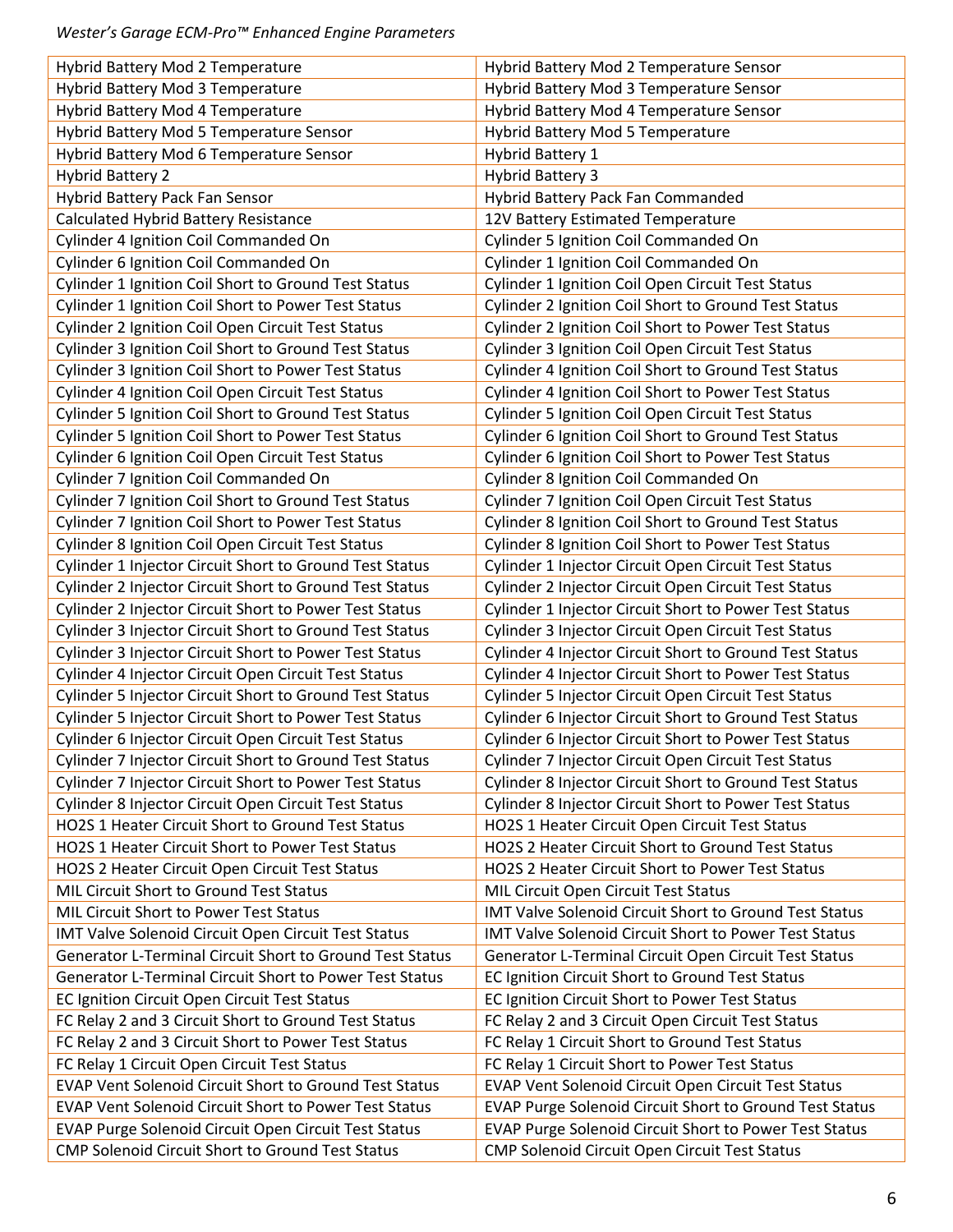| <b>CMP Solenoid Circuit Short to Power Test Status</b> | A/C Relay Circuit Short to Ground Test Status            |
|--------------------------------------------------------|----------------------------------------------------------|
| A/C Relay Circuit Open Circuit Test Status             | A/C Relay Circuit Short to Power Test Status             |
| Fuel Pump Relay Circuit Short to Ground Test Status    | Fuel Pump Relay Circuit Open Circuit Test Status         |
| Fuel Pump Relay Circuit Short to Power Test Status     | <b>Starter Relay Circuit Short to Ground Test Status</b> |
| Starter Relay Circuit Open Circuit Test Status         | <b>Starter Relay Circuit Short to Power Test Status</b>  |
| Vehicle Speed Circuit Short to Ground Test Status      | Vehicle Speed Circuit Open Circuit Test Status           |
| Vehicle Speed Circuit Short to Power Test Status       | <b>Cruise Control Active</b>                             |
| <b>Transmission Fluid Temperature</b>                  | <b>Output Shaft Speed</b>                                |
| TCC / Cruise Brake Pedal Switch                        | 5 Volt Reference Circuit 3 Status                        |
| Engine Oil Life Remaining                              | IAT Sensor 2                                             |
| Injector 2 Command                                     | Injector 3 Command                                       |
| Injector 4 Command                                     | <b>Total Fuel Trim Average</b>                           |
| Calculated ECT - Closed Loop Fuel Control              | Calculated ECT - Thermostat Diagnosis                    |
| <b>HO2S 1 Sensing Element</b>                          | <b>HO2S 2 Sensing Element</b>                            |
| Exh. CMP Angle                                         | Int. CMP Angle                                           |
| Desired Exh. CMP                                       | Exh. CMP Variance                                        |
| Int. CMP Variance                                      | Desired Int. CMP                                         |
| FRP Regulator Command                                  | Post Inj. Cylinder 1 Command                             |
| Post Inj. Cylinder 2 Command                           | Post Inj. Cylinder 3 Command                             |
| Post Inj. Cylinder 4 Command                           | <b>TCM Requested Torque</b>                              |
| <b>Boost Pressure</b>                                  | <b>Boost Pressure Sensor</b>                             |
| Cruise Release Clutch/TCC Pedal Switch                 | <b>Cruise Control Active</b>                             |
| A/C Request Signal                                     | <b>MIL Command</b>                                       |
| A/C Relay Command                                      | <b>EVAP Vent Solenoid Command</b>                        |
| <b>Fuel Pump Relay Command</b>                         | Generator L-Terminal Signal                              |
| FC Relay 1 Command                                     | Loop Status                                              |
| <b>Power Enrichment</b>                                | <b>VTD Fuel Disable</b>                                  |
| <b>VTD Auto Learn Timer</b>                            | Ignition Voltage                                         |
| Manifold Absolute Pressure Sensor                      | <b>TP Sensor</b>                                         |
| A/C High Side Pressure                                 | A/C High Side Pressure Sensor                            |
| HO2 Bank 1 Sensor 1                                    | HO2 Bank 1 Sensor 2                                      |
| <b>Generator F-Terminal</b>                            | <b>Fuel Tank Pressure Sensor</b>                         |
| <b>Fuel Tank Pressure</b>                              | <b>Fuel Level</b>                                        |
| <b>CKP Active Counter</b>                              | <b>CMP Active Counter</b>                                |
| Medium Resolution Re-Sync Counter                      | <b>CMP Re-Sync Counter</b>                               |
| <b>EVAP Purge Solenoid Command</b>                     | <b>IAC Position</b>                                      |
| <b>Fuel Trim Cell</b>                                  | Desired Idle Speed                                       |
| Injector 1 Command                                     | Injector 2 Command                                       |
| Injector 3 Command                                     | Injector 4 Command                                       |
| Barometer                                              | Air Fuel Ratio                                           |
| <b>Engine Oil Life Remaining</b>                       | <b>Engine Run Time</b>                                   |
| Number of DTCs                                         | <b>TWC Temperature Calculated</b>                        |
| <b>Knock Retard</b>                                    | Air Flow Calculated                                      |
| Misfire History Cylinder 1                             | Misfire History Cylinder 2                               |
| Misfire History Cylinder 3                             | Misfire History Cylinder 4                               |
| Misfire Current Cylinder 2                             | Misfire Current Cylinder 1                               |
| Misfire Current Cylinder 3                             | Misfire Current Cylinder 4                               |
| <b>Fuel Trim Index</b>                                 | Misfire Test Failures Since 1st Fail                     |
| <b>EVAP Test Abort Reason</b>                          | <b>EVAP Test State</b>                                   |
| Start Up IAT                                           | Cruise On/Off Switch                                     |
| A/C Request Signal                                     | Cruise Resume/Accelerate Switch                          |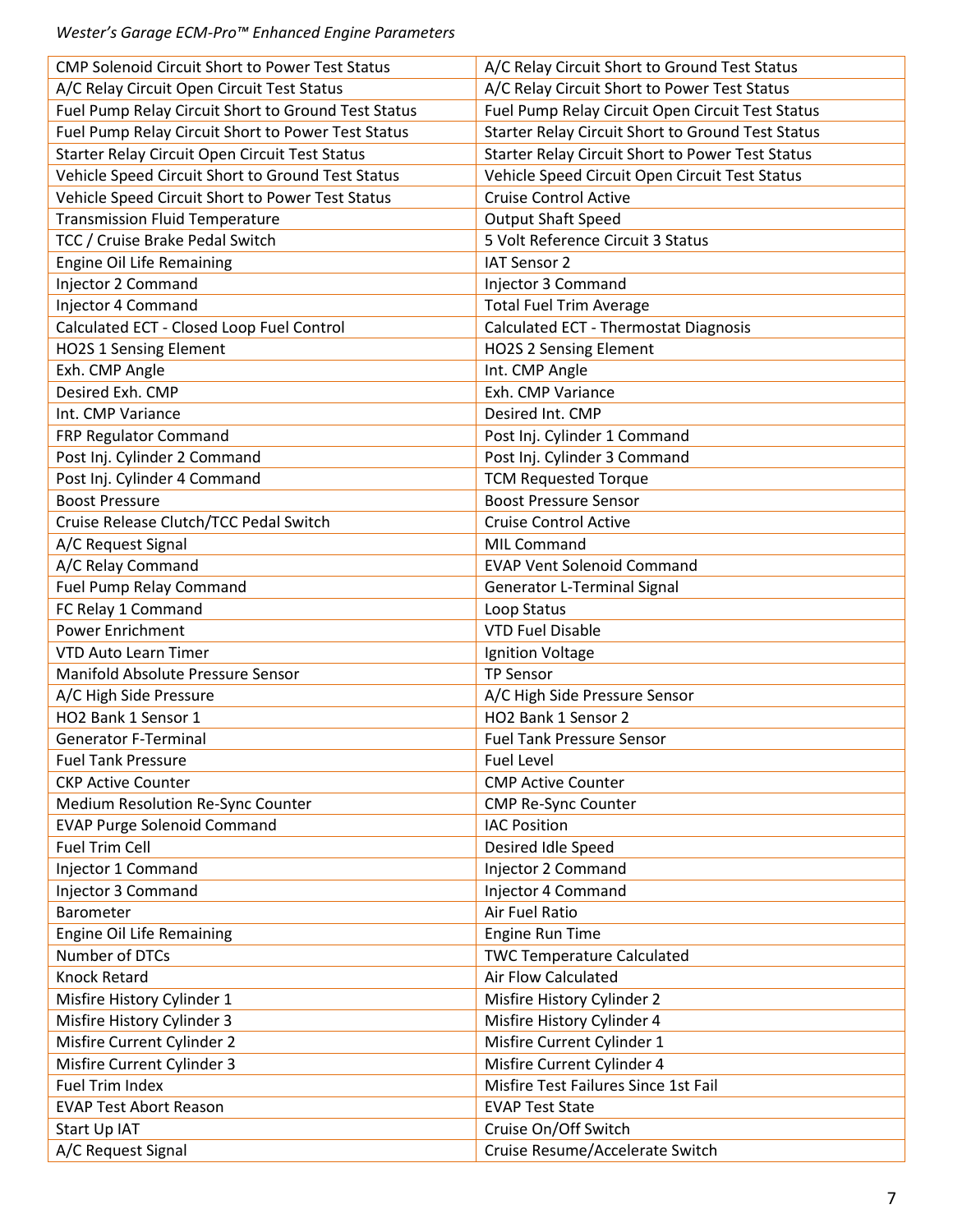| Cruise Set/Coast Switch                    | <b>Clutch Pedal Switch</b>              |
|--------------------------------------------|-----------------------------------------|
| <b>Engine Shutoff Solenoid</b>             | Glow Plug Relay Command                 |
| <b>Fuel Pump Relay Command</b>             | <b>MIL Command</b>                      |
| Service Throttle Sppn Lamp Command         | A/C Relay Command                       |
| <b>Fuel Temperature</b>                    | <b>APP Indicated Angle</b>              |
| Fuel Pump Relay Feedback Signal            | <b>APP Sensor 2</b>                     |
| APP Sensor 3                               | Glow Plug Feedback Signal               |
| Injection Pump Cam Reference Signal Missed | <b>Boost Pressure Sensor</b>            |
| <b>Start Up ECT</b>                        | Desired Injection Pump Timing           |
| <b>Injection Pump Timing Signal</b>        | <b>Calculated Fuel Rate</b>             |
| <b>TDC Offset</b>                          | <b>CKP Sensor Pulses Missed</b>         |
| PCM / VCM in VTD Fail Enable               | VTD Fuel Disable Until Ignition Off     |
| <b>VTD Auto Learn Timer</b>                | <b>VTD Fuel Disable</b>                 |
| APP Sensor 1                               | Misfire Current Cylinder 5              |
| Misfire Current Cylinder 6                 | Misfire Current Cylinder 7              |
| Misfire Current Cylinder 8                 | Misfire History Cylinder 5              |
| Misfire History Cylinder 6                 | Misfire History Cylinder 7              |
| Misfire History Cylinder 8                 | Cruise Control Disengage 1 History      |
| Cruise Control Disengage 2 History         | Cruise Control Disengage 3 History      |
| Cruise Control Disengage 4 History         | Cruise Control Disengage 5 History      |
| Cruise Control Disengage 6 History         | Cruise Control Disengage 7 History      |
| Cruise Control Disengage 8 History         | <b>PCM Reset</b>                        |
| A/C Relay Command                          | <b>GEN L-Terminal Signal Command</b>    |
| A/C Clutch Feedback Signal                 | A/C Request Signal                      |
| <b>EVAP Vent Solenoid Command</b>          | <b>TCC Brake Pedal Switch</b>           |
| <b>VTD Fuel Disable</b>                    | <b>TCC Enable Solenoid Command</b>      |
| <b>TCC PWM Solenoid Command</b>            | <b>Fuel Trim Learn</b>                  |
| Cold Startup                               | <b>4WD Low Signal</b>                   |
| 4WD Signal                                 | HO2 Bank 2 Sensor 1                     |
| HO2 Bank 2 Sensor 2                        | <b>Desired EGR Position</b>             |
| Engine Oil Life Remaining                  | <b>EGR Closed Valve Pintle Position</b> |
| Short Term Fuel Trim Average Bank 1        | Long Term Fuel Trim Average Bank 1      |
| Short Term Fuel Trim Average Bank 2        | Warm-Ups without Emission Faults        |
| Warm-Ups without Non-Emission Faults       | Mileage Since DTC Cleared               |
| Long Term Fuel Trim Average Bank 2         | <b>Transmission Switch</b>              |
| <b>Cycles of Misfire Data</b>              | <b>EGR Position Sensor</b>              |
| <b>EGR Solenoid Command</b>                | <b>Torque Delivered Signal</b>          |
| Start Up ECT                               | Engine Load                             |
| Engine Oil Level                           | <b>Fuel Composition Sensor</b>          |
| <b>Extended Travel Brake Pedal Switch</b>  | Engine Oil Level Switch                 |
| Engine Oil Pressure Switch                 | <b>Crank Request Signal</b>             |
| <b>TCC Brake Pedal Switch</b>              | Engine Oil Pressure                     |
| FC Relay 2 Command                         | Air Pump Relay Command                  |
| A/C Relay CKT Open Short to Ground         | Air Pump Relay CKT Open Short to Ground |
| EVAP Purge CKT Open Short to Ground        | Module Driver Overvoltage               |
| FC 1 Relay CKT Open Short to Ground        | FC 2 Relay CKT Open Short to Ground     |
| EVAP Vent CKT Open Short to Ground         | <b>Starter Relay Command</b>            |
| <b>TCC Brake Pedal Switch</b>              | Cruise Inhibit Signal Command           |
| Loop Status                                | <b>Fuel Trim Learn</b>                  |
| Desired Idle Speed                         | <b>EGR Position Sensor</b>              |
| <b>Fuel Tank Rated Capacity</b>            | CMP - Low to High                       |
|                                            |                                         |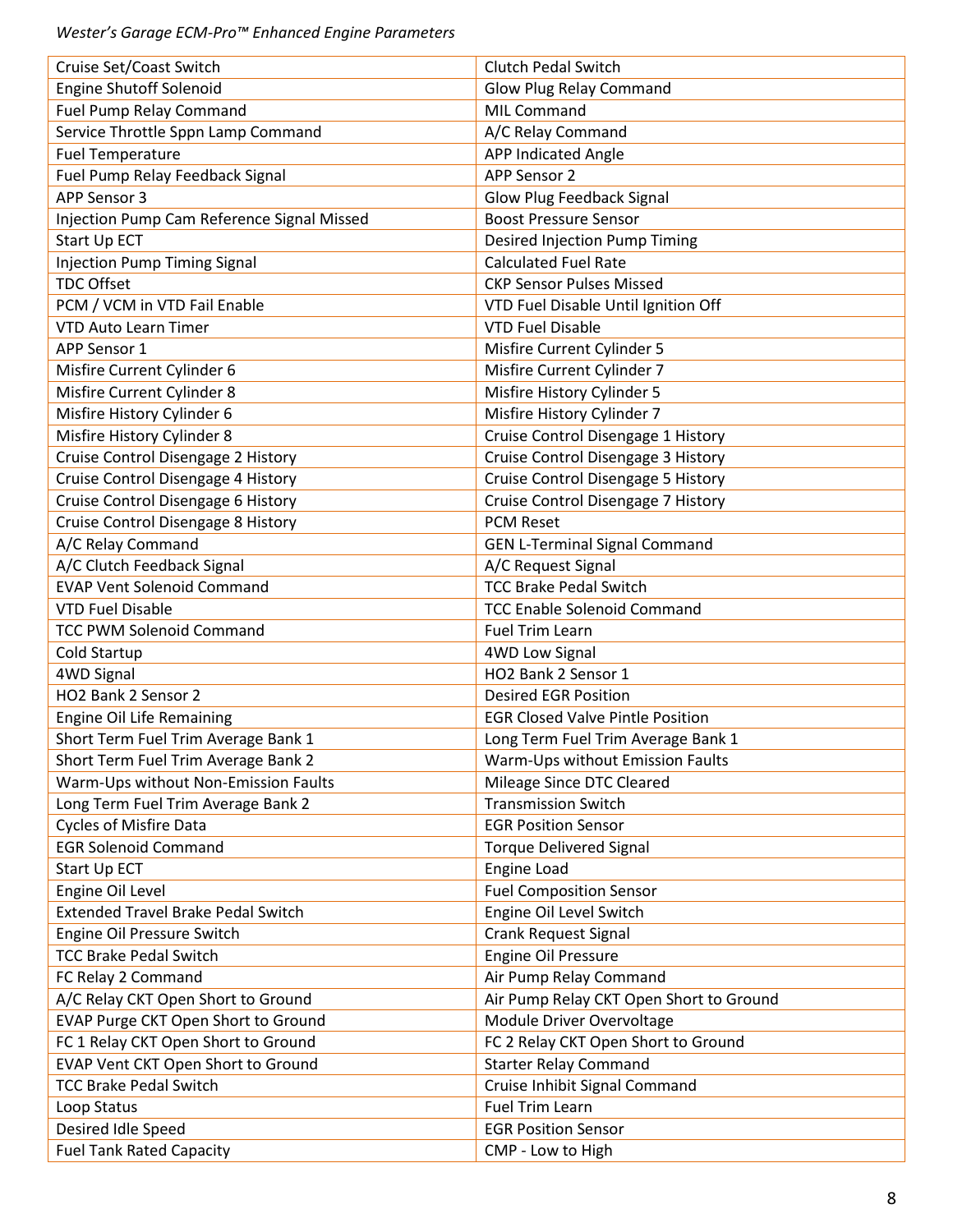| MIL Command                               | Air Pump Relay Command             |
|-------------------------------------------|------------------------------------|
| Cruise Inhibit Signal Command             | DTC Set This Ignition              |
| Barometer                                 | Injector PWM Bank 2 Average        |
| <b>Fuel Tank Pressure Sensor</b>          | <b>Desired IAC Position</b>        |
| <b>EVAP Test Result</b>                   | <b>CMP Retard</b>                  |
| CMP - High to Low                         | <b>Desired IAC Airflow</b>         |
| A/C Relay Command                         | Air Solenoid Command               |
| <b>Desired EGR Position</b>               | Injector PWM Bank 1 Average        |
| Non-Driven Wheel Speed                    | Odometer                           |
| <b>Knock Retard</b>                       | <b>MAF Sensor</b>                  |
| <b>VTD Password</b>                       | <b>Fuel Level</b>                  |
| <b>MIL Command</b>                        | Air Solenoid Command               |
| Air Pump Relay Command                    | Cruise Inhibit Signal Command      |
| Powertrain Induced Chassis Pitch Command  | <b>Starter Relay Command</b>       |
| <b>Fuel Pump Relay Command</b>            | A/C Relay Command                  |
| <b>EVAP Vent Solenoid Command</b>         | FC Relay 1 Command                 |
| FC Relay 2 and 3 Command                  | <b>CMP Senor</b>                   |
| 24X Crank Sensor                          | <b>CKP Sensor Status</b>           |
| <b>CKP Sensor Signal Present</b>          | <b>TFP Switch</b>                  |
| <b>PCM Reset</b>                          | Fuel Pump Relay Command            |
| <b>MIL Command</b>                        | <b>Decel Fuel Cutoff</b>           |
| <b>VTD Fuel Disable</b>                   | Ignition Mode                      |
| <b>EVAP Vent Solenoid Command</b>         | Engine Oil Level Switch            |
| <b>GEN L-Terminal Signal Command</b>      | <b>CMP Sensor Signal Present</b>   |
| 3X Crank Sensor                           | <b>MAF Sensor</b>                  |
| 24X Crank Sensor                          | Low Speed Fan                      |
| High Speed Fan                            | A/C Request                        |
| A/C Off for WOT                           | A/C Pressure Disable               |
| Non Volatile Memory                       | A/C Relay Command                  |
| Low Coolant Level                         | <b>Brake Switch</b>                |
| Coolant Fan Relay Command                 | <b>EVAP Purge Solenoid</b>         |
| DTC Set This Ignition                     | <b>Clutch Pedal Switch</b>         |
| <b>Extended Travel Brake Pedal Switch</b> | Reverse Inhibit Solenoid Command   |
| <b>Traction Control Status</b>            | Cruise Release Brake Pedal Switch  |
| Powertrain Induced Chassis Pitch Command  | <b>TCC Enable Solenoid Command</b> |
| Skip Shift Lamp Command                   | Skip Shift Solenoid Command        |
| <b>Reduced Engine Power</b>               | Engine Oil Level Switch            |
| Air Solenoid Command                      | <b>Cruise Control Active</b>       |
| <b>APP Average</b>                        | <b>Fuel Tank Level Remaining</b>   |
| <b>MIL Command</b>                        | <b>Reduced Engine Power</b>        |
| <b>TCC Enable Solenoid Command</b>        | <b>Cruise Control Active</b>       |
| <b>TCC PWM Solenoid Command</b>           |                                    |
|                                           | DTC Set This Ignition              |
| <b>PCM Reset</b>                          | 4WD Signal                         |
| <b>4WD Low Signal</b>                     | A/C Request Signal                 |
| A/C Clutch Feedback Signal                | A/C Secondary High Pressure Switch |
| <b>Generator L Terminal</b>               | <b>Engine Coolant Level</b>        |
| <b>Transmission Switch A</b>              | <b>Transmission Switch B</b>       |
| <b>Transmission Switch C</b>              | <b>Transmission Switch P</b>       |
| FC Relay                                  | <b>Stepper Cruise</b>              |
| <b>PC Enabled</b>                         | 1-2 Solenoid                       |
| 2-3 Solenoid                              | Manifold Absolute Pressure         |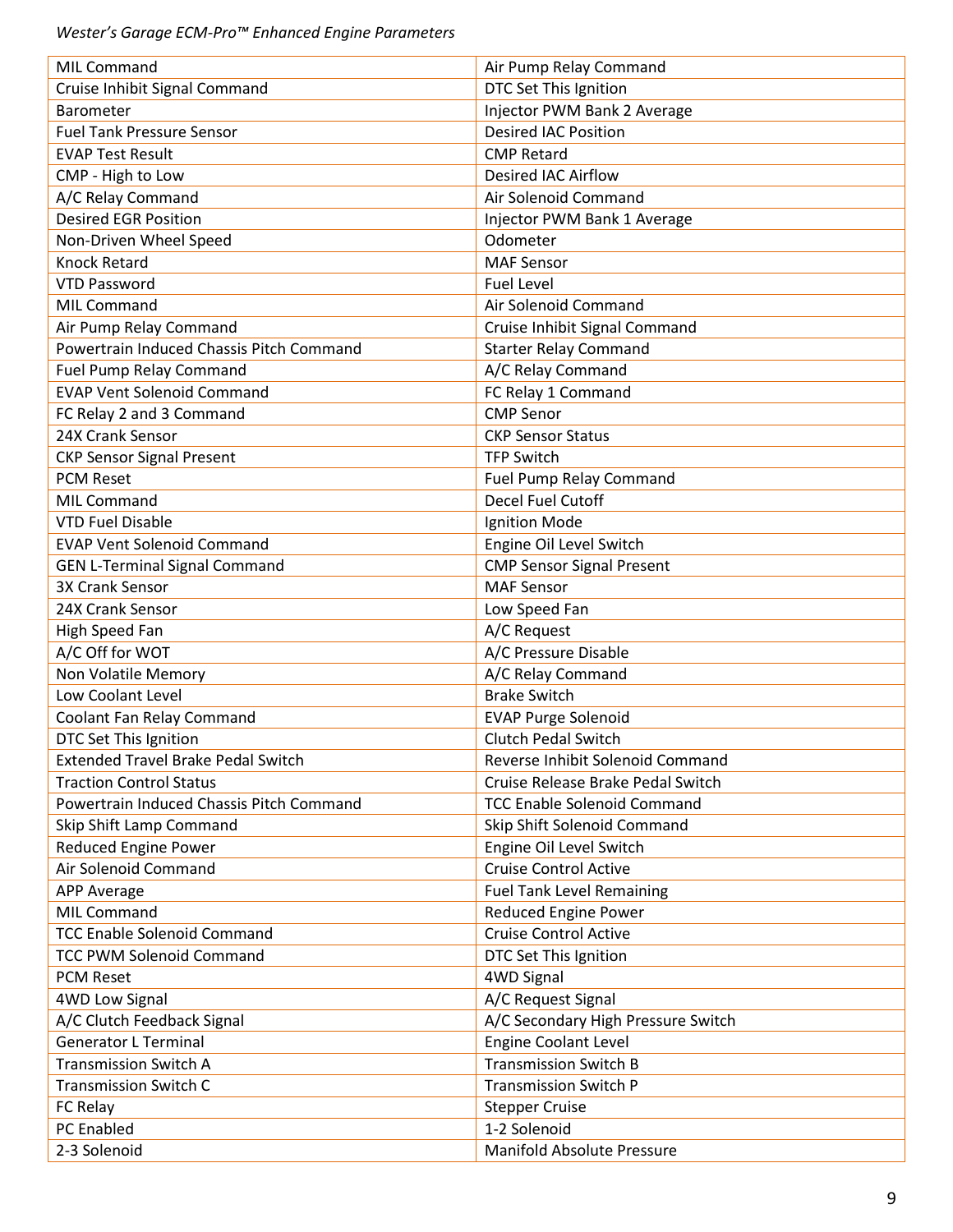| <b>Fuel Level Sensor</b>          | <b>ESC Noise Channel</b>            |
|-----------------------------------|-------------------------------------|
| <b>Barometric Pressure Sensor</b> | <b>ESC Active Counter</b>           |
| <b>Purge Learned Memory</b>       | Low Octane Fuel Spark Modifier      |
| <b>MAF History Display</b>        | <b>EGR Trip Samples</b>             |
| Decel EWMA                        | <b>Misfiring Cylinder (Primary)</b> |
| Misfiring Cylinder (Secondary)    | <b>Total Misfire</b>                |
| <b>EGR Delta MAP Circulation</b>  | <b>PRNDLA</b>                       |
| <b>PRNDLB</b>                     | A/C Status                          |
| Set Switch                        | <b>PRNDLC</b>                       |
| <b>High Electrical Load</b>       | <b>Resume Switch</b>                |
| <b>PRNDLP</b>                     | A/C Clutch                          |
| Power Steering Pressure Switch    | <b>Park Neutral Switch</b>          |
| Cruise Brake Switch               | <b>Extended Travel Brake</b>        |
| Fast Idle Setting                 | <b>PNP</b>                          |
| <b>EGR Vent Solenoid</b>          | 1-2 Solenoid                        |
| 2-3 Solenoid                      | <b>STS Lamp</b>                     |
| <b>Transmission Hot Mode</b>      | <b>TCC Release Press</b>            |
| Shift Mode Switch                 | <b>EVAP Vacuum Switch</b>           |
| <b>Traction Control</b>           | <b>Traction Control</b>             |
| <b>TFP Switch A</b>               | <b>TFP Switch B</b>                 |
| TFP Switch C                      | A/C Status                          |
| A/C Request                       | Engine Hot Lamp                     |
| Low Oil Lamp                      | <b>Cruise Requested</b>             |
| Generator Lamp                    | Change Oil Lamp                     |
| <b>Park Neutral Position</b>      | Fuel Pump Speed                     |
| <b>TCC Brake Switch</b>           | HO2 Bank 1 Sensor 1                 |
| HO2 Bank 2 Sensor 1               | Shift Solenoid A                    |
| Shift Solenoid B                  | Fuel Trim Learn                     |
| Shift Solenoid C                  | Rich/Lean Status                    |
| <b>Traction Control</b>           | <b>EVAP Vacuum Switch</b>           |
| <b>EVAP Vacuum Switch</b>         | <b>TWC Protection</b>               |
| Pass Key Fuel                     | Hot Open Loop                       |
| FC Relay 2 and 3                  | FC Relay 1                          |
| Power Enrichment                  | <b>Knock Signal Present</b>         |
| RPM High Resolution Signal        | Abuse Management                    |
| <b>EGR Loop Status</b>            | Skip Shift Solenoid                 |
| Ignition Bypass                   | Reverse Inhibit                     |
| <b>TCC Duty Cycle</b>             | <b>TCC Enable</b>                   |
|                                   | Evap Vacuum Switch                  |
| Fuel Trim Diag. Inhibit           |                                     |
| Injector Fault                    | FC Relay 1                          |
| FC Relay 2 and 3                  | Air Pump                            |
| Engine Oil Level                  | A/C Clutch                          |
| Throttle at Idle                  | Cold Start Up                       |
| Loop Status                       | <b>TCC Enable Shorted</b>           |
| <b>TCC Duty Cycle Shorted</b>     | <b>Driver 1 Status</b>              |
| <b>CAM Pulse</b>                  | <b>Park Neutral Switch</b>          |
| Shift Mode                        | A/C High Pressure Switch            |
| Oil Life Reset                    | Engine Oil Pressure                 |
| Knock Too Long                    | Ignition 1 Status                   |
| 1-2 Sol Shorted to Volts          | 2-3 Sol Shorted to Volts            |
| 3-2 Downshift Sol Shorted         | 3-2 Downshift Sol Open              |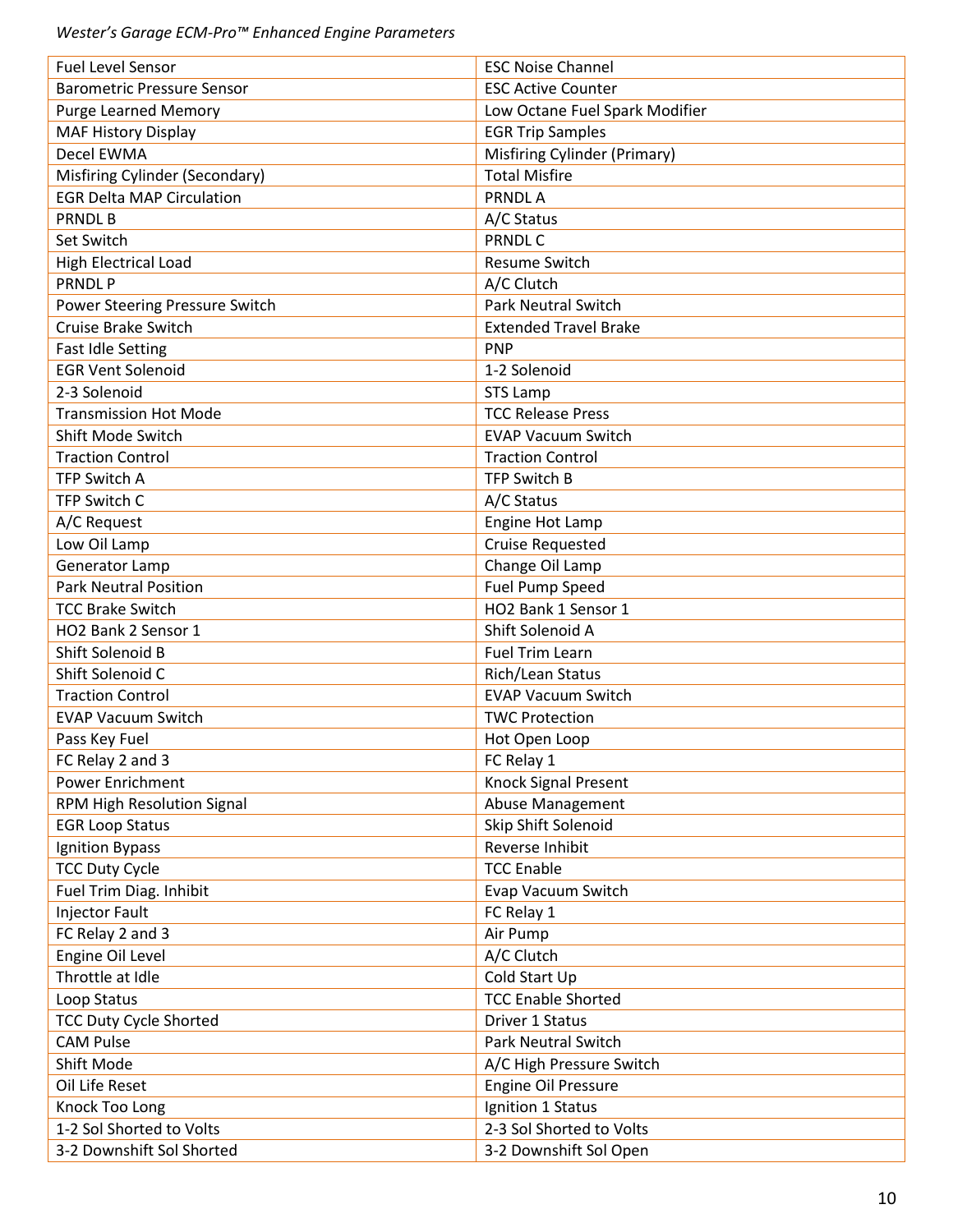| 2-3 Sol Open/Short to GND      | 1-2 Sol Open/Short to GND              |
|--------------------------------|----------------------------------------|
| Fan Control Relay 2 & 3        | <b>TCC Enable</b>                      |
| <b>TCC Enable Short to GND</b> | <b>TWC Diagnostics</b>                 |
| TCC DC Short to GND            | PCM Ride Control                       |
| A/C Relay                      | PRND A Input                           |
| PRND B Input                   | PRND C Input                           |
| TR Switch Park/Neut            | <b>TR Switch Reverse</b>               |
| TR Switch Park/Neut            | IC Circuit Cylinder 1                  |
| IC Circuit Cylinder 2          | IC Circuit Cylinder 3                  |
| IC Circuit Cylinder 4          | IC Circuit Cylinder 5                  |
| IC Circuit Cylinder 6          | IC Circuit Cylinder 7                  |
| IC Circuit Cylinder 8          | APP Sensor 1 Out-of-Range              |
| APP Sensor 2 Out-of-Range      | APP Sensor 3 Out-of-Range              |
| TP Sensor 1 Out-of-Range       | TP Sensor 2 Out-of-Range               |
| <b>TAC/PCM Communication</b>   | <b>Cruise Switch</b>                   |
| <b>TP Sensors Disagree</b>     | APP Sensors 1 and 2 Disagree           |
| APP Sensors 1 and 3 Disagree   | APP Sensors 2 and 3 Disagree           |
| Cruise Set/Coast               | Cruise Resume/Accel                    |
| Stop Lamp Switch               | Passkey Starter                        |
| IC Mode                        | Output Driver 1 Display                |
| <b>MIL Driver</b>              | Vehicle Speed Output Signal            |
| <b>Tachometer Driver</b>       | <b>Delivered Torque Driver</b>         |
| Evap Purge Sol Driver          | Driver 1 Ground                        |
| <b>Output Driver 2 Display</b> | PCM Ride Control Driver                |
| A/C Relay Driver               | <b>Cruise Enable Driver</b>            |
| Shift Sol 1 Driver             | Shift Sol 2 Driver                     |
|                                |                                        |
| <b>TCC Solenoid Driver</b>     | Driver 2 Ground                        |
| Output Driver 1 Display        | <b>MIL Driver</b>                      |
| Vehicle Speed Output Signal    | <b>Tachometer Driver</b>               |
| <b>Delivered Torque Driver</b> | Evap Purge Sol Driver                  |
| Driver 1 Ground                | Output Driver 2 Display                |
| PCM Ride Control Driver        | A/C Relay Driver                       |
| <b>Cruise Enable Driver</b>    | Shift Sol 1 Driver                     |
| Shift Sol 2 Driver             | <b>TCC Solenoid Driver</b>             |
| Driver 2 Ground                | Engine Oil Level                       |
| Injector 1 Fault               | Injector 2 Fault                       |
| Injector 3 Fault               | Injector 4 Fault                       |
| Injector 5 Fault               | Injector 6 Fault                       |
| Injector 7 Fault               | Injector 8 Fault                       |
| <b>VTD Fuel Disable</b>        | <b>IPC Fuel Disable</b>                |
| <b>VTD Password</b>            | <b>Auto Learn Timer</b>                |
| <b>VTD Password Learn Mode</b> | Rich to Lean Status Bn2 Sen 1          |
| Rich to Lean Status Bn1 Sen 1  | Rich to Lean Status Bn1 Sen 2          |
| Rich to Lean Status Bn1 Sen 3  | Fuel Trim Learn                        |
| Passkey Fuel                   | Passkey Input                          |
| Throttle at Idle               | Fuel Pump Voltage Feedback A/D         |
| <b>Brake Booster Vacuum</b>    | Brake Booster Vacuum Sensor            |
| <b>Desired Torque Level</b>    | A/C Lowside Temperature                |
| A/C Highside Temperature       | <b>Engine Oil Pressure</b>             |
| <b>Outside Air Temp</b>        | # of 4X Ref Pulses Between CAM Counter |
| Ignition 1 Voltage             | Ignition Voltage to ECM Side           |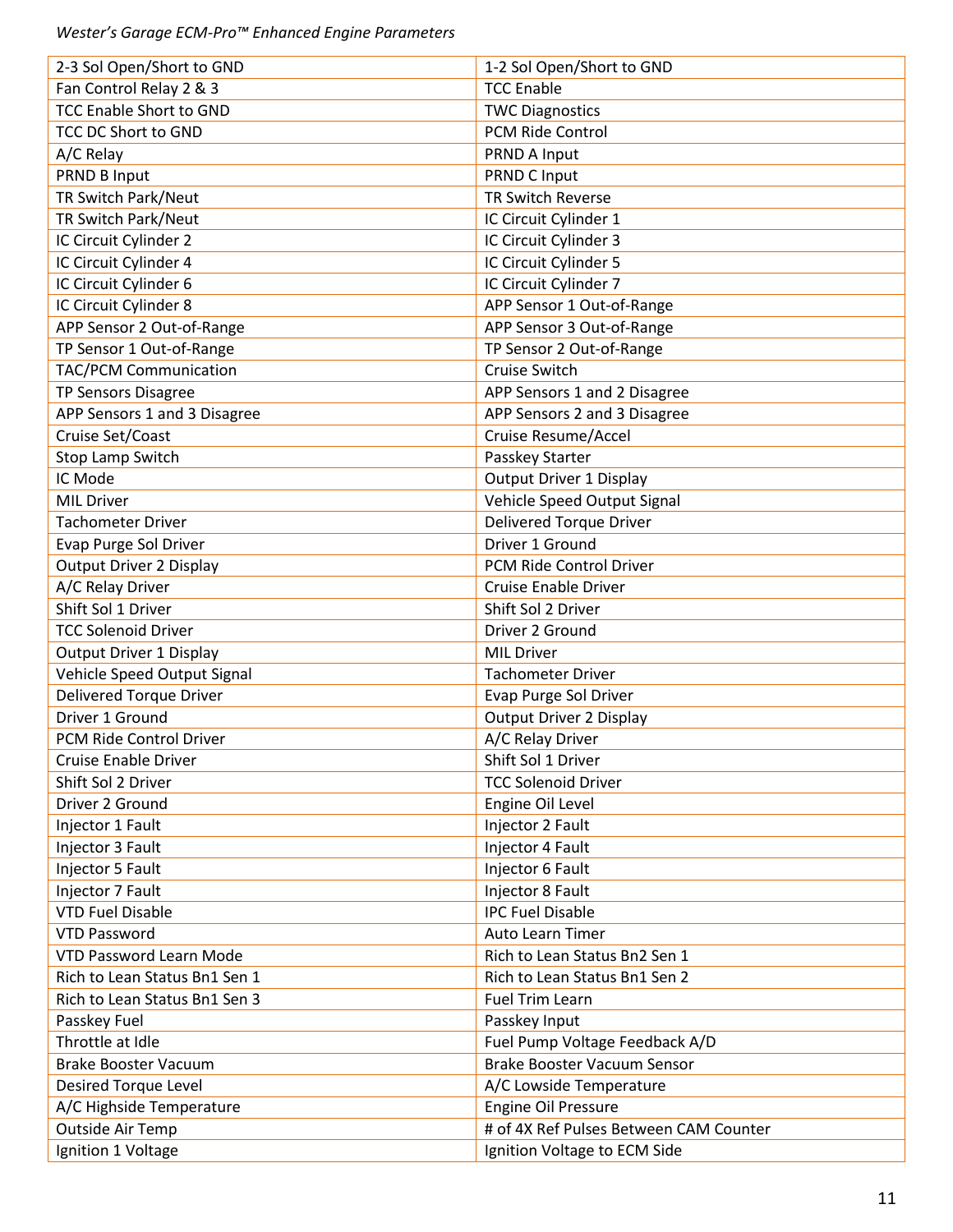| Lift Pump Volts                                              | Trans Detent Relay (Auto Trans)                              |
|--------------------------------------------------------------|--------------------------------------------------------------|
| <b>Supercharged Boost</b>                                    | <b>Current IAC Memory</b>                                    |
| <b>IAC Motor Position</b>                                    | Calculated A/C Load                                          |
| Ignition Cycle Counter                                       | <b>Bank 2 O2 Crossover Counts</b>                            |
| <b>Bank 1 O2 Crossover Counts</b>                            | Passkey 2 Input                                              |
| Ref Low Voltage                                              | <b>EGR Pintle Position Error</b>                             |
| Service Spark Retard                                         | O2 Heater Time Activity Bank 1Sensor 1                       |
| O2 Heater Time Activity Bank 1Sensor 2                       | O2 Heater Time Activity Bank 1Sensor 3                       |
| O2 Heater Time Activity Bank 2 Sensor 1                      | O2 Response Lean/Rich Transitions Time Bank 1 Sensor 1       |
| O2 Response Lean/Rich Switches Bank 1 Sensor 1               | Catalyst Monitor EWMA Sample Counter Bank 1                  |
| O2 Response Lean/Rich Transitions Time Bank 1 Sensor 2       | Diesel Fuel Injection Pump Solenoid Closure Time             |
| RPM (Fine Resolution)                                        | RPM Low Resolution Signal                                    |
| Cylinder Mode Misfire Index                                  | Misfire Cycle Delay Counter                                  |
| 02 Lean/Rich Transitions                                     | O2 Lean/Rich Average Time                                    |
| <b>O2 Rich/Lean Transitions</b>                              | O2 Rich/Lean Average Time                                    |
| O2 # of Rich/Lean to Lean/Rich Transitions Bank 1 Sensor 1   | O2 Response Lean/Rich Switches Bank 1 Sensor 2               |
| O2 Response Rich/Lean Transitions Time Bank 1 Sensor 2       | O2 Response Lean/Rich Transitions Time Bank 1 Sensor 2       |
| O2 Response Rich/Lean Switches Bank 2 Sensor 1               | O2 Response Lean/Rich Switches Bank 2 Sensor 1               |
| O2 Response Rich/Lean Transitions Time Bank 2 Sensor 1       | O2 Response Lean/Rich Transitions Time Bank 2 Sensor 1       |
| O2 Response Rich/Lean Switches Bank 1 Sensor 1               | O2 Response Rich/Lean Transition Time Bank 1 Sensor 1        |
| Misfire Test Passes Since 1st Fail                           | 3X Engine Speed Activity                                     |
| <b>Baro Pressure</b>                                         | 18X Crank Sensor                                             |
| <b>Knock Retard</b>                                          | <b>Knock Counter</b>                                         |
|                                                              |                                                              |
| Crankshaft Position Sensor Low Resolution Angle              | <b>Crankshaft Position Sensor Engine Speed</b>               |
| <b>Evap Tank Vacuum Filtered</b><br>HO2S Sensor 1 Bank 1     | <b>Enhanced EVAP Fault History</b><br>HO2 Sensor 2 Bank 1    |
|                                                              |                                                              |
| HO2S Sensor 3 Bank 1                                         | HO2S Sensor 1 Bank 2                                         |
| <b>Electronic Throttle Control Pedal Position</b>            | Electronic Throttle Control Pedal Position Sensor 1 Angle    |
| Electronic Throttle Control Pedal Position Sensor 2 Angle    | Electronic Throttle Control Pedal Position Sensor 3 Angle    |
| Electronic Throttle Control Throttle Position Sensor 1 Angle | Electronic Throttle Control Throttle Position Sensor 2 Angle |
| Electronic Throttle Control Throttle Position Sensor 2 Raw   | Electronic Throttle Control Throttle Position Sensor 1 Raw   |
| Electronic Throttle Control Pedal Position Sensor 3 Raw      | Electronic Throttle Control Pedal Position Sensor 2 Raw      |
| Electronic Throttle Control Pedal Position Sensor 1 Raw      | Odometer                                                     |
| Injector PWM Bank 1                                          | Injector PWM Bank 2                                          |
| Cylinder Air                                                 | # of EGR Adaptive Learn Matrix Cells Out of Range Low        |
| Desired MAF/EGR Flow                                         | <b>Percent Desired Throttle Position</b>                     |
| <b>Percent Pedal Rotation</b>                                | <b>Current Octane Level</b>                                  |
| TAC Module Calibration ID Byte 1                             | TAC Module Calibration ID Byte 2                             |
| TAC Module Calibration ID Byte 3                             | TAC Module Calibration ID Byte 4                             |
| <b>Fuel Tank Level Remaining</b>                             | A/C Evap Temp                                                |
| <b>ESC Minimum Learned Noise Voltage</b>                     | Traction Control Delivered Torque (if equipped)              |
| <b>Start Up Coolant Temp</b>                                 | <b>Engine Speed at Misfire</b>                               |
| Engine Load at Misfire                                       | Engine Coolant Temperature at Misfire                        |
| <b>Forced Motor Commanded Current</b>                        | Speed Ratio                                                  |
| Speed Ratio                                                  | Loop Status                                                  |
| <b>EVAP Vent Solenoid</b>                                    | <b>Clutch Pedal Switch</b>                                   |
| <b>CL Since Restart</b>                                      | <b>Fuel Trim Enable</b>                                      |
| Rich/Lean Bank 2                                             | <b>TCC Brake Switch</b>                                      |
| Rich/Lean Bank 1                                             | TR Switch C                                                  |
| TR Switch B                                                  | TR Switch A                                                  |
| Post HO2S                                                    | Pre HO2S                                                     |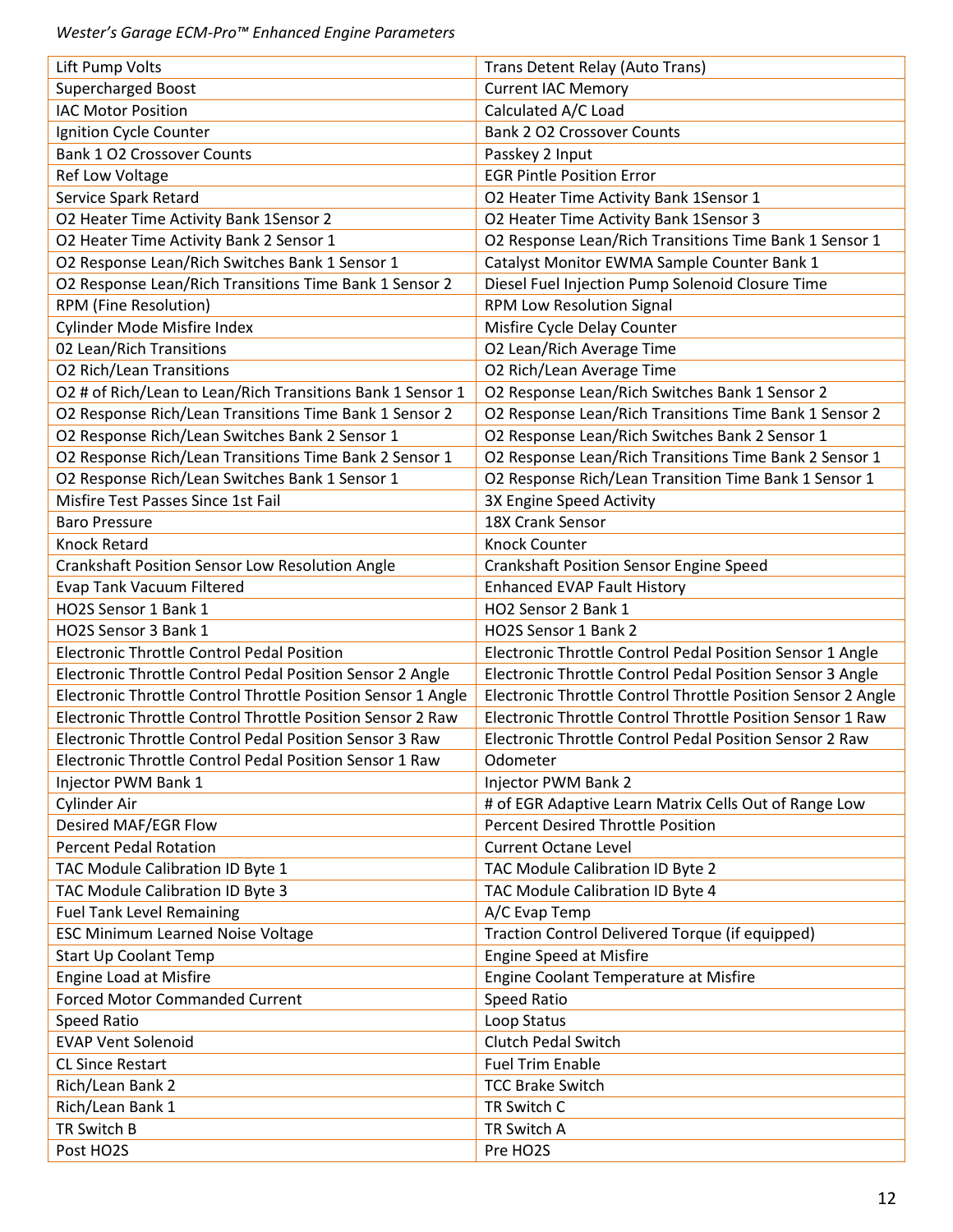| Injector Fault This Ignition                      | Valid Ref Pulse Occurred                                 |
|---------------------------------------------------|----------------------------------------------------------|
| <b>Starter Enable</b>                             | Low Oil Lamp                                             |
| <b>Spark Control</b>                              | Ignition Crank                                           |
| Reference Pulse Occurred                          | Injector F Fault Cylinder #5                             |
| Injector G Fault Cylinder #4                      | <b>EVAP Canister Purge</b>                               |
| <b>TCC Enable</b>                                 | Injector H Fault Cylinder #3                             |
| Lift Pump System                                  | DTC Set This Ignition                                    |
| Ignition 1 On                                     | Ignition 1 Low                                           |
| Ignition 1 High                                   | <b>Brake Switch</b>                                      |
| Vacuum Test at Power up                           | 4WD                                                      |
| 4WD Low                                           | <b>Weak Vacuum Test</b>                                  |
| 1-4 Shift Solenoid                                | <b>Small Leak Test</b>                                   |
| Purge Leak Test                                   | <b>Cruise Requested</b>                                  |
| A/C Request                                       | A/C Relay                                                |
| A/C Evaporator Switch                             | A/C Secondary High Pressure Switch                       |
| <b>Auto Recirculation Mode</b>                    | Rich/Lean Status Bank 2                                  |
| <b>VTD Fuel Disable</b>                           | VTD Fuel Disable Until Ignition Off                      |
| <b>VTD Auto Learn Timer</b>                       | PCM/VCM in VTD Fail Enable                               |
| <b>Engine Drag Control Status</b>                 | <b>ABS Drag Event</b>                                    |
| 1-2 Solenoid Open/Short to GND                    | 2-3 Solenoid Open/Short to GND                           |
| 1-2 Solenoid Open/Short to Ground                 | 2-3 Solenoid Open/Short to Ground                        |
| 3-2 Downshift Solenoid Open                       | <b>TCC Enable Short to Volts</b>                         |
| TCC Duty Cycle Short to Volts                     | PRND A Input                                             |
| PRND B Input                                      | PRND C Input                                             |
| PRND P Input                                      | APP Sensor 2 and APP Sensor 3 Disagree                   |
| APP Sensor 1 and APP Sensor 3 Disagree            | APP Sensor 1 and APP Sensor 2 Disagree                   |
| <b>TP Sensors Disagree</b>                        | Injector Circuit Status Cylinder #1                      |
| Injector Circuit Status Cylinder #1               | Injector Circuit Status Cylinder #1                      |
| Injector Circuit Status Cylinder #2               | Injector Circuit Status Cylinder #2                      |
| Injector Circuit Status Cylinder #2               | Injector Circuit Status Cylinder #3                      |
| Injector Circuit Status Cylinder #3               | Injector Circuit Status Cylinder #3                      |
| Injector Circuit Status Cylinder #4               | Injector Circuit Status Cylinder #4                      |
| Injector Circuit Status Cylinder #4               | Injector Circuit Status Cylinder #5                      |
| Injector Circuit Status Cylinder #5               | Injector Circuit Status Cylinder #5                      |
| Injector Circuit Status Cylinder #6               | Injector Circuit Status Cylinder #6                      |
| Injector Circuit Status Cylinder #6               | <b>VTD Password Learn Mode</b>                           |
| <b>VTD Fuel Disable</b>                           | Mass Air Flow Sensor 1                                   |
| <b>Throttle Position Sensor</b>                   | Wastegate Solenoid                                       |
| Calculated Vacuum                                 | <b>TPS Learned Correction Factor</b>                     |
| Fuel Injection Pump Injection Angle (Diesel)      | Cylinder Mode Misfire Index Level (1st Peak)             |
| Revolution Mode Misfire Index (Balance Time)      | <b>Wheel Acceleration Accel/Decel</b>                    |
| Abnormal/Misfire Test Ratio                       | <b>Total Misfire Per Test Special</b>                    |
|                                                   | # Of Failed Catalyst Mis Tests Out of Last 16 Since Code |
| # Of Failed Catalyst Misfire Tests Out of Last 16 | Clear                                                    |
|                                                   | # Of Failed Emission Misfire Tests Out of Last 16 Since  |
| # Of Failed Emission Misfire Tests Out of Last 16 | Code Clear                                               |
| Revolution Mode Misfire Index Level               | O2 Response Rich to Lean Average Time B2 S1              |
| Spark                                             | <b>EVAP Tank Vacuum Decay Slope</b>                      |
| <b>EVAP Tank Vacuum Pressure Slope</b>            | TAC Module S/W Level                                     |
| <b>TAC Module Calibration ID</b>                  | <b>Fuel Level</b>                                        |
| Start Up Intake Air Temperature                   | VTD Auto Learn Counter                                   |
|                                                   |                                                          |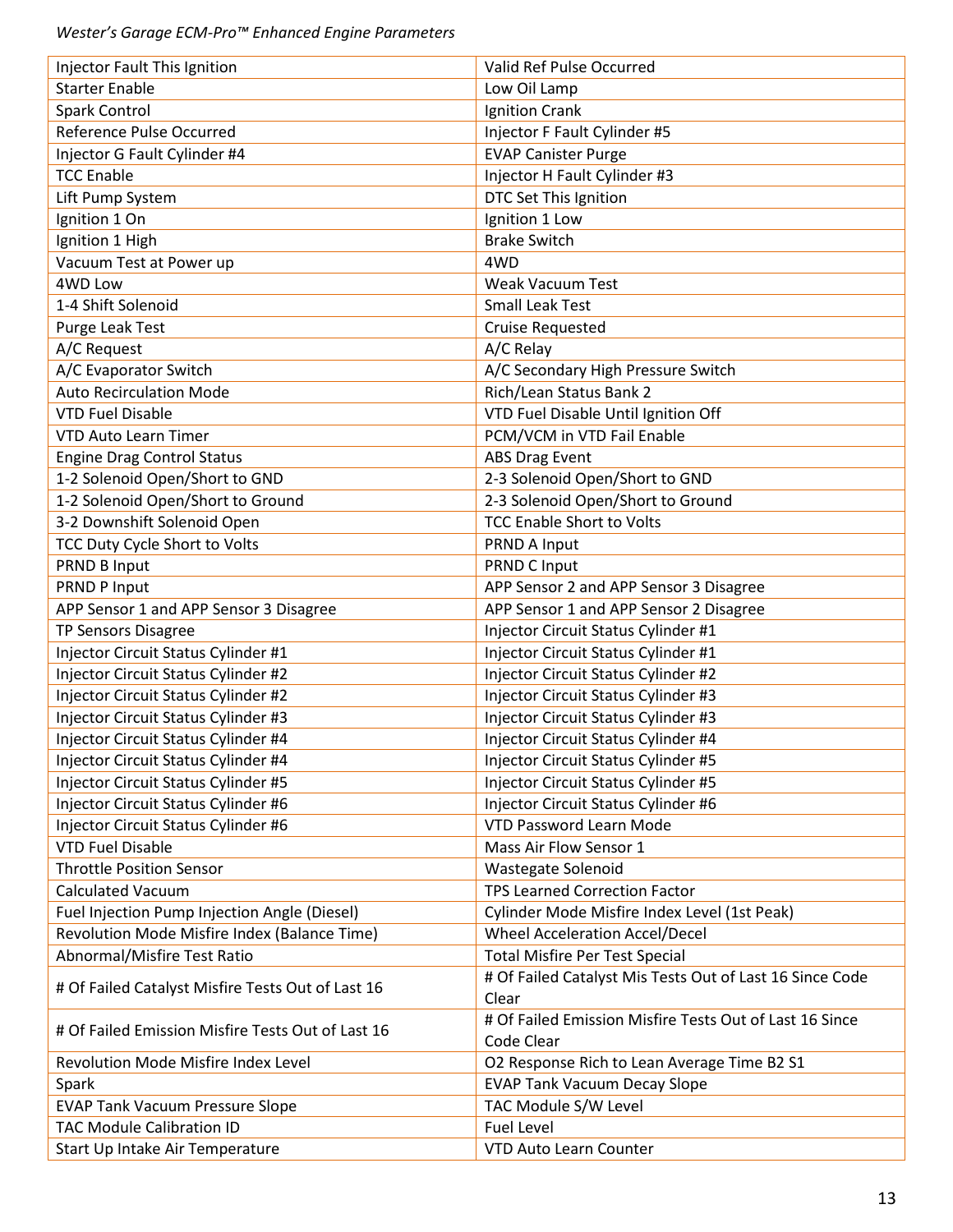| <b>VTD Auto Learn Timer</b>                              | VTD Seed and Key Timer                                   |
|----------------------------------------------------------|----------------------------------------------------------|
| Vehicle Security Status - Fuel Continued                 | Vehicle Security Status - Learning Enabled               |
| Case Attempts to Learn This Ignition                     | <b>Crank Pulse Count Error Leached</b>                   |
| Sum Out of Range                                         | Opposing Factor out Of Range                             |
| Factor Out of Range                                      | <b>Test in Progress</b>                                  |
| Error Learned this Ignition                              | Reference Period                                         |
| <b>Knock Sensor</b>                                      | <b>Knock Retard</b>                                      |
| MAF Idle Diag No EGR                                     | MAF Idle Diag Full EGR                                   |
| Largest Positive MAF Error Diag                          | Lowest EGR Pressure Diag                                 |
| <b>EGR Pressure Delta</b>                                | # of EGR Cells Out of Range High                         |
| EGR Adaptive Learn Matrix Cell Number                    | <b>EVAP Service Bay Test Minimum Throttle Position</b>   |
|                                                          | Catalyst Monitor Non-Volatile Mode Word #2 - Code        |
| <b>EVAP Service Bay Test Maximum Throttle Position</b>   | P0420 Test Initiation Condition Test                     |
| Catalyst Monitor Non-Volatile Mode Word # 2 - Code       | Catalyst Monitor Non-Volatile Mode Word #2 - 1 Stage 1   |
| P0420 Test Enable                                        | Has Begun                                                |
| Catalyst Monitor Non-Volatile Mode Word # 2 - 1 Stage 2  | Catalyst Monitor Non-Volatile Mode Word # 2 - 1 At Least |
| Has Begun                                                | 1 Test For P0420 Has Completed                           |
| Catalyst Monitor Non-Volatile Mode Word # 2 - 1 At Least | Catalyst Monitor Non-Volatile Mode Word #2 - 1 P0420     |
| 1 More Test                                              | Warm-Up Requirements Are Met                             |
| Catalyst Monitor Non-Volatile Mode Word # 2 - 1 A Pcode  |                                                          |
| Related to the Catalyst System is Set                    | Number of New Catalyst Monitor Test Completed            |
| Intake Air Temperature Sensor Voltage                    | Desired Torque (Brake to PCM)                            |
| Delivered Torque (Eng. to Trans Input)                   | Fuel Level Sensor Right Tank                             |
| Calculated Engine Coolant Temperature                    | Knock/Octane Adjustment Factor                           |
| Number of Catalyst Test - Bank 1                         | Catalyst Test Time Difference EWMA                       |
| Catalyst Test Fail Threshold                             | Last TAP                                                 |
| Engine RPM/MPH Ratio                                     | <b>TCC Mode</b>                                          |
| 4WD Lamp Shorted                                         | 4WD Lamp Open                                            |
| Slip Adapt Mode                                          | Park Switch                                              |
| Front Axle Requested                                     | Front Axle Switch                                        |
| <b>Transfer Case Lock</b>                                | Commanded Mode Indicator                                 |
| <b>Encoder Gear Position</b>                             | Mode Switch Selected                                     |
| <b>ATC Slip Speed</b>                                    | Slip Adapt PWM                                           |
| Last Adapt Highest PWM                                   | <b>TP Sensor</b>                                         |
| Front Propshaft Speed                                    | Rear Propshaft Speed                                     |
| Software ID                                              | Ignition 3                                               |
| <b>GM Part Number</b>                                    | Neutral Indicator Light                                  |
| 4WD High Indicator Light                                 | 4WD Low Indicator Light                                  |
| 2WD High Indicator Light                                 | Auto 4WD Indicator Light                                 |
| Service 4WD Lamp                                         | Encoder Circuit A                                        |
| <b>Encoder Circuit B</b>                                 | Encoder Circuit C                                        |
| <b>Encoder Circuit P</b>                                 | TFP Switch C                                             |
| <b>Generator L Terminal</b>                              | TFP Switch B                                             |
| <b>Brake Switch</b>                                      | <b>TFP Switch A</b>                                      |
| <b>Crank Request</b>                                     | <b>Cruise Release Switch</b>                             |
| <b>Engine Shutoff Solenoid</b>                           | <b>EVAP Vacuum Switch</b>                                |
| Low Oil Lamp                                             | Air Pump Relay                                           |
| <b>Auxiliary Fan</b>                                     | Air Pump Relay                                           |
| Low Oil Lamp                                             | FC Relay 1                                               |
| Tow/Haul Mode                                            | <b>Trailer Mode</b>                                      |
| Glow Plug System Type                                    | Column Lock Fuel Disable - BCM DTC                       |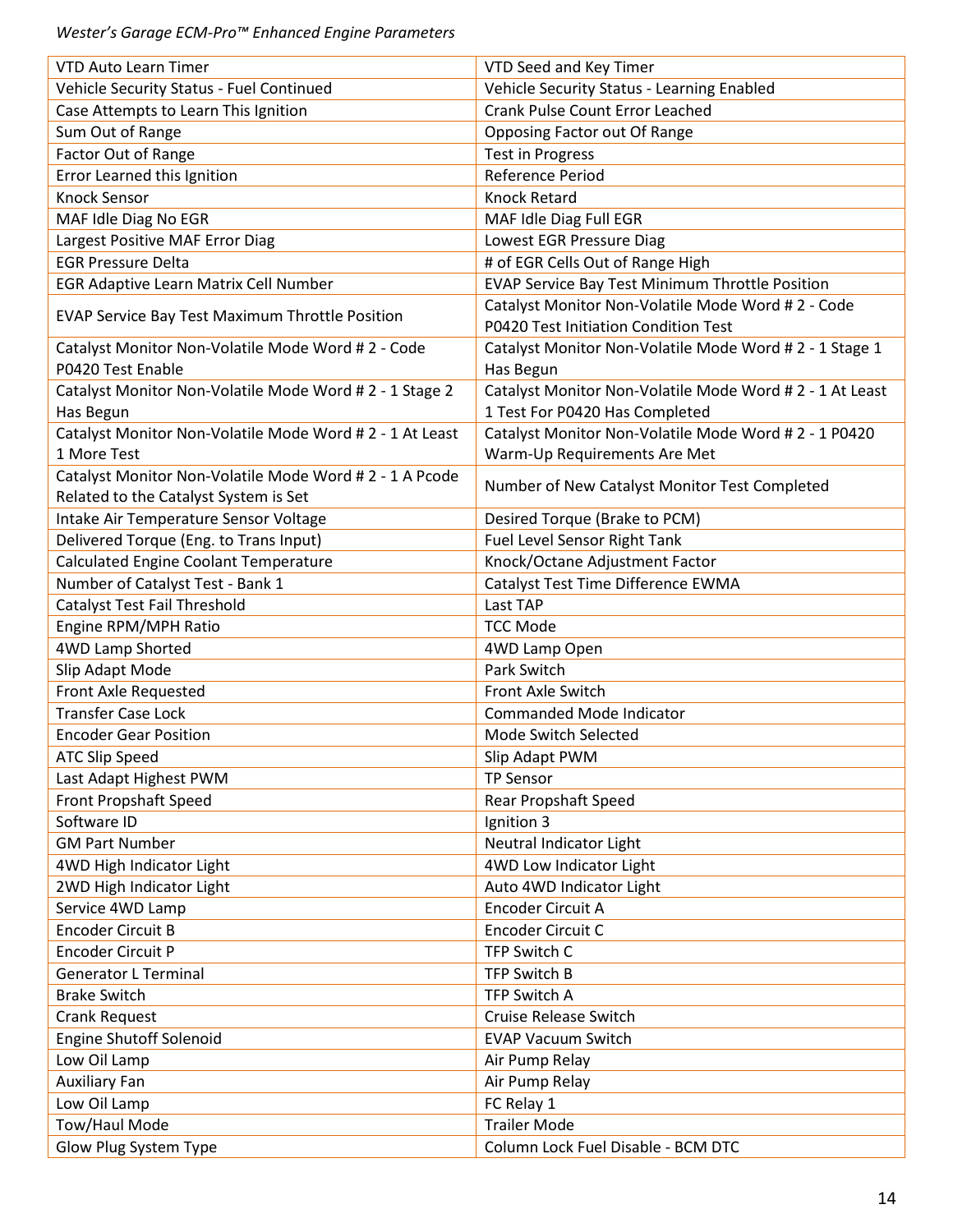| Column Lock Fuel Disable - ABS DTC     | Column Lock Fuel Disable - PCM BCM Communication |
|----------------------------------------|--------------------------------------------------|
| <b>Clutch Anticipate Switch</b>        | A/C Relay                                        |
| <b>Starter Enable Relay</b>            | <b>TCC Enable Solenoid</b>                       |
| Air Pump Relay                         | FC Relay 1                                       |
| FC Relay 2 and 3                       | 1-2 Solenoid                                     |
| 2-3 Solenoid                           | Cruise Inhibited                                 |
| <b>GEN Lamp</b>                        | <b>EVAP Vent Solenoid</b>                        |
| MIL                                    | Low Oil Lamp                                     |
| Engine Hot Lamp                        | <b>EVAP Purge Solenoid</b>                       |
| 3-2 Solenoid Open/Short to Ground      | <b>EVAP Test Inhibited</b>                       |
| <b>Fuel Slosh Detected</b>             | 3-2 Solenoid Short to Volts                      |
| 2nd Gear Start                         | Shift Mode                                       |
| Air Active Test Air Injection          | Air Active Test Passed                           |
| Air Active Test Inhibited              | Air Passive Test Passed                          |
| Air Passive Test 1 Passed              | Air Passive Test 2 Failed                        |
| Air Passive Test Inhibited             | Air Passive Test Progress                        |
| <b>TFP Switch A</b>                    | <b>Extended Travel Brake</b>                     |
| <b>PSP Switch</b>                      | <b>CKP Sensor Status</b>                         |
| <b>HVAC in Recirculation Mode</b>      | A/C Secondary High Pressure Switch               |
| A/C Compressor Cycling Switch          | <b>EGR Circuit Status</b>                        |
| Low Coolant Level                      | 1-2 Solenoid Short to Volts                      |
| 2-3 Solenoid Short to Volts            | TCC Duty Cycle Short to Voltage                  |
| <b>Tachometer Count History</b>        | <b>TCS Circuit History</b>                       |
| <b>TCS Circuit Status</b>              | Cylinder#1 Injector Count Status                 |
| Cylinder#2 Injector Count Status       | Cylinder#3 Injector Count Status                 |
| Cylinder#4 Injector Count Status       | 1-2 Solenoid Open/Short to Ground                |
| 2-3 Solenoid Open/Short to Ground      | TCC Duty Cycle Open/Short to Ground              |
| Cylinder#5 Injector Count Status       | <b>TCC Solenoid</b>                              |
| TCC Duty Cycle Open Short to Ground    | Cylinder#6 Injector Count Status                 |
| MIL                                    | Cruise Inhibited                                 |
| 1-2 Solenoid                           | 1-2 Solenoid Open/Short to Ground                |
| 2-3 Solenoid Open/Short to Ground      | 2-3 Solenoid                                     |
| <b>EVAP Vent Solenoid Driver</b>       | TCC Duty Cycle Short to Volts                    |
| Output Driver 1 Shorted                | <b>TCC Enable Short to Volts</b>                 |
| APP Sensor 1 Out-of-Range              | APP Sensor 2 Out-of-Range                        |
| APP Sensor 3 Out-of-Range              | TP Sensor 1 Out-of-Range                         |
| TP Sensor 2 Out-of-Range               | <b>TAC/PCM Communication</b>                     |
| APP Sensor 1 and APP Sensor 2 Disagree | APP Sensor 1 and APP Sensor 3 Disagree           |
| APP Sensor 2 and APP Sensor 3 Disagree | <b>TP Sensors Disagree</b>                       |
| Cruise Switch                          | Cruise Set/Coast                                 |
| Cruise Resume/Accel                    | <b>TCC Brake Switch</b>                          |
| <b>Medium Resolution Engine Sync</b>   | <b>TCS Status</b>                                |
| <b>KS Noise Channel</b>                | KS Idle Noise Learn                              |
| <b>TCM Calibration ID</b>              | <b>TCM Software ID</b>                           |
| <b>AWD Enabled</b>                     | Motor A or B Short to Volts                      |
| Motor A or B Short to Ground           | Motor Ground Circuit Open                        |
| Motor A or B Circuit Open              | Rear Propshaft Signal Fault                      |
| Front Propshaft Signal Fault           | <b>Fuel Tank Remaining</b>                       |
| # of Catalyst Mon Test Completed       | <b>CMP Sensor</b>                                |
| Wastegate Solenoid Test                | Wastegate Solenoid State                         |
| <b>EPR Solenoid</b>                    | <b>EPR Solenoid Test</b>                         |
|                                        |                                                  |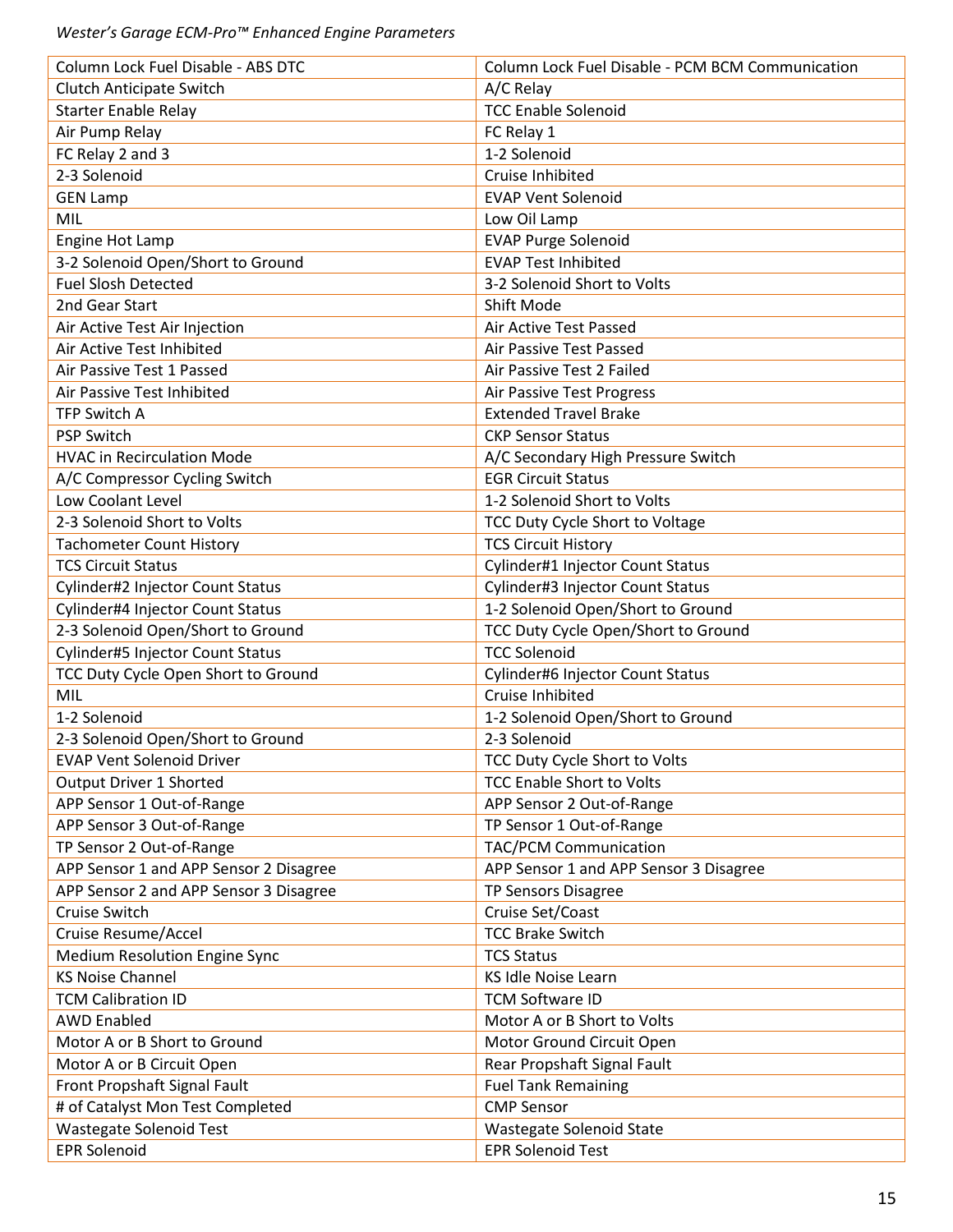| Service Throttle Soon Lamp                                     | <b>Engine Shutoff Solenoid</b>                          |
|----------------------------------------------------------------|---------------------------------------------------------|
| <b>Engine Shutoff Solenoid Test</b>                            | <b>High Resolution</b>                                  |
| <b>Shift Torque Mode</b>                                       | <b>Crank Request</b>                                    |
| Ignition 0                                                     | <b>Transmission Range</b>                               |
| 12 Volt Reference                                              | <b>Transmission Range</b>                               |
| <b>Cruise Requested</b>                                        | 5 Volt Reference A                                      |
| TFP Switch A/B/C                                               | <b>TFP Switch</b>                                       |
| Loop Status                                                    | <b>EVAP Vent Solenoid</b>                               |
| FC 1 Relay CKT Short to Volts                                  | A/C Relay CKT Short to Volts                            |
| FC 2 Relay CKT Short to Volts                                  | <b>EVAP Vent CKT Short to Volts</b>                     |
| <b>EVAP Purge CKT Short to Volts</b>                           | Odometer 1 Overtemperature                              |
| Cruise Inhibit Reason                                          | Cylinder 1 Injector Circuit History                     |
| Cylinder 2 Injector Circuit History                            | Cylinder 3 Injector Circuit History                     |
| Cylinder 4 Injector Circuit History                            | <b>Cylinder 5 Injector Circuit History</b>              |
| <b>Cylinder 6 Injector Circuit History</b>                     | <b>Engine Speed</b>                                     |
| <b>Fuel Tank Pressure</b>                                      | <b>Fuel Alcohol Content</b>                             |
| Park/Neutral Switch                                            | 5 Volt Reference B                                      |
| 12 Volt Reference                                              | Fuel Pump Relay Command                                 |
| Park/Neutral Switch                                            | Reverse Inhibit Solenoid Command                        |
| <b>Fuel Gauge Circuit Status</b>                               | <b>Idle Control Circuit Status</b>                      |
| Air Pump Relay Command                                         | HO2S 1                                                  |
| Middle Spark Modifier                                          | <b>High Spark Modifier</b>                              |
| <b>EGR Deceleration Threshold</b>                              | Cruise Set Speed                                        |
| Cruise Delta                                                   | <b>AFO Signal</b>                                       |
| <b>Battery Voltage</b>                                         | <b>EVAP Tank Vacuum Filtered</b>                        |
| C/C Direction Ckt. - High Volts                                | C/C Direction Ckt. - Open                               |
| C/C Direction Ckt. - Low Volts                                 | C/C Direction Command                                   |
| C/C Clutch - High Volt                                         | C/C Clutch-Open                                         |
| C/C Clutch - Low Volt                                          | <b>Cruise Clutch Command</b>                            |
| <b>Steering Solenoid-High Volts</b>                            | <b>Steering Solenoid-Open</b>                           |
|                                                                |                                                         |
| <b>Steering Solenoid-Low Volts</b><br>IAC Motor Ckt. High Volt | <b>Steering Solenoid Command</b><br>IAC Motor Ckt. Open |
|                                                                |                                                         |
| IAC Motor Ckt. Low Volt                                        | <b>IAC Motor Command</b>                                |
| Ignition Coil 1 and 4-High Volts                               | Ignition Coil 1 and 4-Open                              |
| Ignition Coil 1 and 4-Low Volts                                | Ignition Coil 1 and 4 Command                           |
| Ignition Coil 2 and 3-High Volts                               | Ignition Coil 2 and 3-Open                              |
| Ignition Coil 2 and 3-Low Volts                                | Ignition Coil 2 and 3 Command                           |
| Injector 1- High Volts                                         | Injector 1- Open                                        |
| Injector 1- Low Volts                                          | Injector 1 Command                                      |
| Injector 4-High Volts                                          | Injector 4-Open                                         |
| Injector 4-Low Volts                                           | Injector 4 Command                                      |
| Injector 2 - High Volts                                        | Injector 2 - Open                                       |
| Injector 2 - Low Volts                                         | Injector 2 Command                                      |
| Injector 3 - High Volts                                        | Injector 3 - Open                                       |
| Injector 3 - Low Volts                                         | Injector 3 Command                                      |
| EVAP Purge - High Volts                                        | EVAP Purge - Open                                       |
| <b>EVAP Purge - Low Volts</b>                                  | EVAP Purge - Solenoid                                   |
| <b>Alternative Fuel Level</b>                                  | <b>Fuel Temperature</b>                                 |
| <b>Fuel Temperature Sensor</b>                                 | <b>O2 Heater Current</b>                                |
| HO2S Heater - High Volts                                       | HO2S Heater - Open                                      |
| HO2S Heater - Low Volts                                        | <b>HO2S Heater Command</b>                              |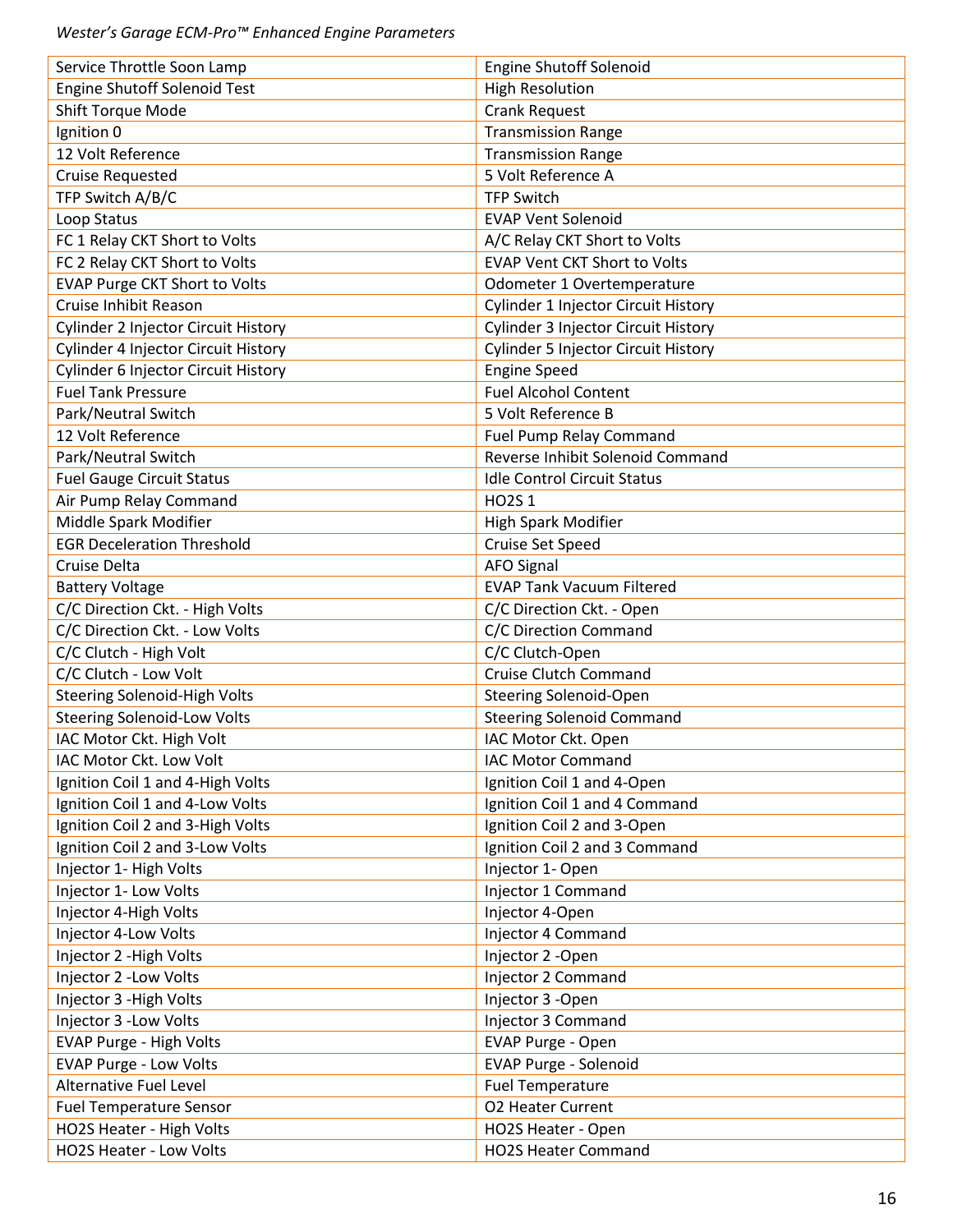| Reference Voltage Low                      | Reference Voltage High                    |
|--------------------------------------------|-------------------------------------------|
| Fuel Indicator Lamp Command                | Fuel Gauge Select Switch                  |
| <b>Gasoline MIL Command</b>                | Alternative Fuel MIL Command              |
| <b>Fuel Gauge Relay Command</b>            | <b>AFO Signal Command</b>                 |
| Alt. Fuel Fuel Pump Relay Command          | High Pressure Lockoff Solenoid Command    |
| Low Pressure Lockoff Solenoid Command      | Mixture Control Solenoid Command          |
| <b>Gass Mass</b>                           | <b>Desired Gass Mass Flow</b>             |
| Alternative Fuel Mileage Log               | <b>Gasoline Fuel Mileage Log</b>          |
| <b>Gass Mass Sensor</b>                    | <b>Desired Gass Mass Flow</b>             |
| LPL Solenoid Output Circuit Status         | <b>HPL Solenoid Output Circuit Status</b> |
| <b>AFO Enable Circuit Status</b>           | <b>MIL Output CKT Status</b>              |
| <b>Deceleration Fuel Cutoff</b>            | Ignition 0 Signal                         |
| <b>TFP Switch</b>                          | Engine Hot Lamp Command                   |
| <b>Starter Enable Relay Circuit Status</b> | Change Engine Oil Lamp Circuit Status     |
| Air Pump Relay Circuit Status              | <b>Boost Solenoid Circuit Status</b>      |
| 2-3 Solenoid Circuit Status                | <b>Driver Module 2 Status</b>             |
| Air Solenoid Circuit Status                | <b>EVAP Vent Solenoid Circuit Status</b>  |
| <b>Driver Module 3 Status</b>              | <b>Engine Hot Lamp Circuit Status</b>     |
| <b>EVAP Purge Solenoid Circuit Status</b>  | <b>Gen F Terminal Signal</b>              |
| <b>Transmission Fluid Pump Switch</b>      | <b>Extended Travel Brake Pedal Switch</b> |
| Fuel Pump Relay Circuit History Status     | <b>EGR Solenoid Circuit History</b>       |
| Air Pump Relay Count Short to Volts        | HO2 Sensor 1 Heater Command               |
| Alternative Fuel Run Time Log              | Gasoline Fuel Run Time Log                |
| <b>Engine Oil Life Remaining</b>           | <b>Fuel Tank Pressure Sensor</b>          |
| Knock Sensor 1                             | Air Solenoid Relay Command                |
| Fuel Tank Pressure Sensor Voltage          | <b>Calculate Compression Output</b>       |
| <b>Fuel Mode Lamp Circuit Status</b>       | <b>AFO Enable Circuit Status</b>          |
| End of Line Test                           | FICM Odd Bank Circuit Status              |
| <b>FICM Even Bank Circuit Status</b>       | <b>Fuel Rail Pressure Sensor</b>          |
| <b>Fuel Tank Pressure Sensor</b>           | Fuel Mode Switchover Reason               |
| Fuel Rail Pressure Sensor Voltage          | Fuel Rail Pressure Sensor Voltage         |
| <b>Fuel Rail Pressure Sensor</b>           | <b>HO2 Sensor 1 Heater Current</b>        |
| HO2 Sensor 2 Heater Current                | <b>Power Enrichment</b>                   |
| Decel Fuel Cutoff                          | A/C Relay Circuit Status                  |
| <b>EC Ignition Relay Command</b>           | HO2S Heater Bank 1 Sensor 1               |
| HO2S Heater Bank 1 Sensor 2                | HO2S Heater Bank 2 Sensor 1               |
| HO2S Heater Bank 2 Sensor 2                | Throttle at Idle                          |
| <b>Traction Control Status</b>             | <b>Catalyst Protection Mode</b>           |
| Fuel Pump Commanded On                     | <b>Stoplamp Pedal Switch</b>              |
| MIL                                        | <b>Cruise Control Active</b>              |
| Cruise On/Off Switch                       | Cruise Resume / Accel Switch              |
| Closed Loop                                | Cold Startup                              |
| O2 Ready Bank 1 Sensor 1                   | <b>EVAP Vent Solenoid Command</b>         |
| <b>PCM Reset</b>                           | <b>Fuel Trim Learned</b>                  |
| Loop Status                                | <b>Power Enrichment</b>                   |
| <b>Knock Present</b>                       | Decel Fuel Cutoff                         |
| Rich / Lean Bank 1 Sensor 1                | <b>Power Enrichment</b>                   |
| <b>Fuel Trim Learn</b>                     | Fan Low                                   |
| Fan High                                   | FC Relay 1 Command                        |
| FC Relay 2 Command                         | A/C Pressure Disable                      |
| Park / Neutral                             | A/C Off for WOT                           |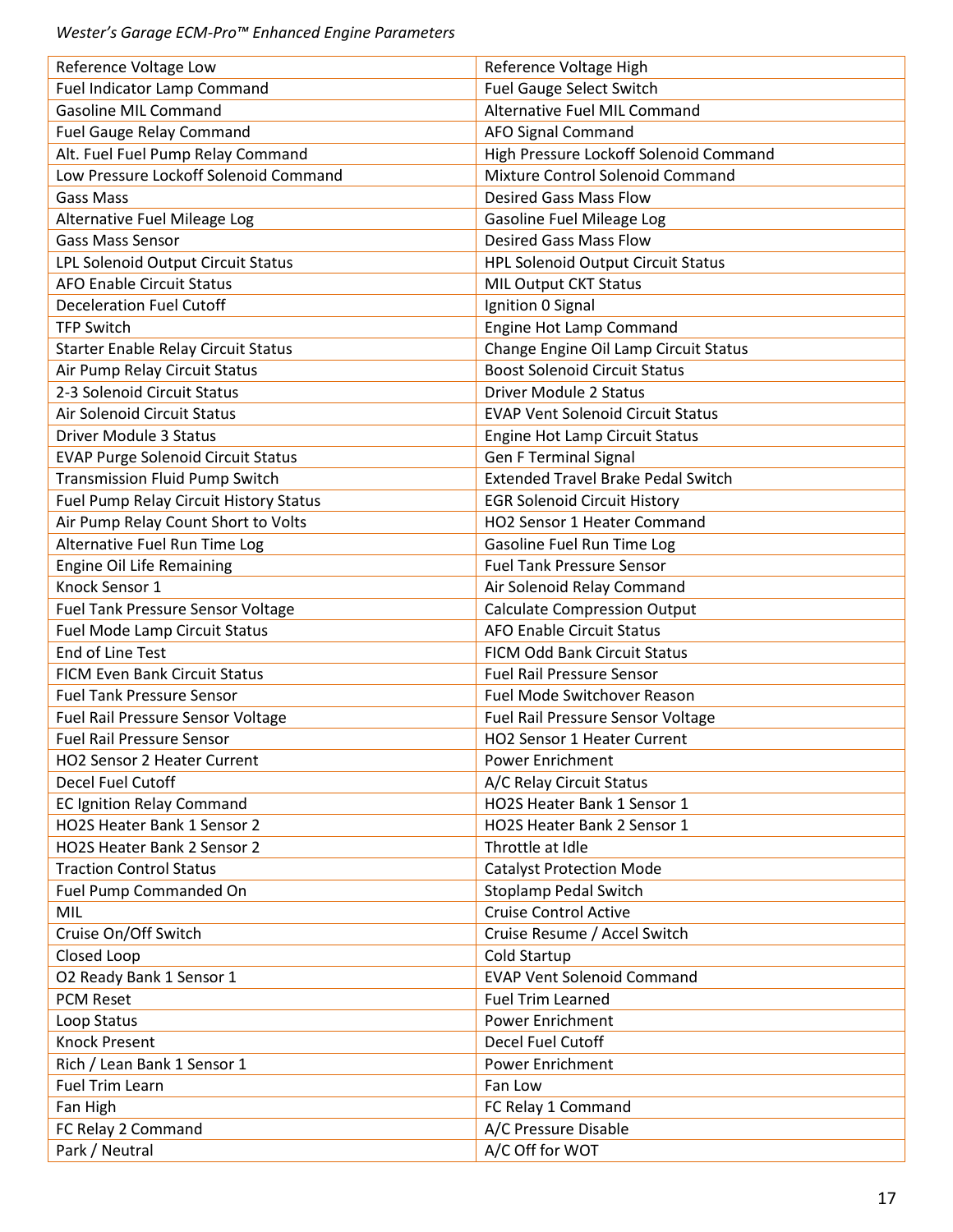| A/C Relay Command                                          | <b>Idle RPM Above Desired</b>                                                 |
|------------------------------------------------------------|-------------------------------------------------------------------------------|
| <b>Idle RPM Below Desired</b>                              | Rough Road Misfire Ignore Data                                                |
| <b>Idle Test Enable</b>                                    | Initial Brake Apply Signal                                                    |
| Decel Fuel Cutoff                                          | MIL Command                                                                   |
| MIL Command by DTC                                         | Ignition Accessory Signal                                                     |
| Generator L-Terminal Signal Command                        | <b>Generator L-Terminal Signal</b>                                            |
| <b>Starter Relay Command</b>                               | <b>Crank Request Signal</b>                                                   |
|                                                            |                                                                               |
| Initial Brake Apply Signal                                 | Moderate Brake Apply Signal                                                   |
| <b>Reduced Engine Power</b>                                | <b>TAC Vehicle Speed Signal</b><br>O2 Bank 1 Sensor 1 State - Collection Data |
| A/C Disengage Reason<br><b>Knock Counter</b>               |                                                                               |
|                                                            | Engine Odometer Since Code Clear or Memory Reset                              |
| First Odometer                                             | Last Odometer                                                                 |
| Failure Conditions Fail Counter (Number of Ignition Cycles | Failure Conditions Pass Counter (Number of Diagnostic                         |
| with Failures)                                             | Passes)                                                                       |
| <b>Failure Conditions Not Run Counter</b>                  | O2 Bank 1 Sensor 1 Response - Lean to Rich Total Time                         |
| O2 Bank 1 Sensor 1 Response - Rich to Lean Total Time      | O2 Bank 1 Sensor 1 Response - Lean to Rich Average Time                       |
| <b>Idle Speed Error</b>                                    | Weak Cylinder                                                                 |
| O2 Bank 1 Sensor 1 Response - Rich to Lean Average Time    | TEC Attempts to Learn                                                         |
| <b>Vehicle Security Status</b>                             | Lost Enable Criteria                                                          |
| <b>Catalyst Damaging Misfire</b>                           | TEC Learned Value Cylinder 1                                                  |
| TEC Learned Value Cylinder 2                               | TEC Learned Value Cylinder 3                                                  |
| TEC Learned Value Cylinder 4                               | <b>Engine Off Time</b>                                                        |
| Knock Sensor Fail Counter                                  | Knock Sensor Sample Counter                                                   |
| Knock System Fail High Counter                             | Knock System Fail Low Counter                                                 |
| Knock System Sample Counter                                | Idle Catalyst Monitor O2 Storage EWMA Value                                   |
| Idle Catalyst Monitor O2 Storage Fail Threshold            | Reference Voltage 1 Signal                                                    |
| Reference Voltage 2 Signal                                 | <b>EC Ignition Relay Feedback Signal</b>                                      |
| Minimum Catalyst Temperature for ICMD Enable               | Maximum Catalyst Temperature for ICMD Enable                                  |
| Idle Catalyst Monitor Test State - Test Not Enabled        | Idle Catalyst Monitor Test State - Test Running                               |
| Idle Catalyst Monitor Test State - Test Aborted            | Idle Catalyst Monitor Test State - Test Complete                              |
| Idle Catalyst Monitor Reject Reason                        | Idle Catalyst Monitor Test Abort Reason                                       |
| Idle Catalyst Monitor - Last Test Result                   | Idle Catalyst Monitor Stage Timer                                             |
| Short Term Fuel Trim Average                               | Long Term Fuel Trim Average                                                   |
| 5 Volt Reference Voltage                                   | Cruise Set/Coast Switch                                                       |
| Fuel Pump Relay Command                                    | <b>PRND Position</b>                                                          |
| <b>EGR Throttle Valve Solenoid Command</b>                 | <b>EGR Vent Solenoid Command</b>                                              |
| Intake Air Heater Feedback Signal                          | <b>MIL Command</b>                                                            |
| Intake Air Heater Relay Command                            | FRP Regulator Relay                                                           |
| <b>Generator L-Terminal Signal</b>                         | <b>Stoplamp Pedal Switch</b>                                                  |
| Water in Fuel                                              | Low Coolant Level                                                             |
| <b>Balancing Rate Cylinder 1</b>                           | <b>Balancing Rate Cylinder 2</b>                                              |
| <b>Balancing Rate Cylinder 3</b>                           | <b>Balancing Rate Cylinder 4</b>                                              |
|                                                            |                                                                               |
| <b>Balancing Rate Cylinder 5</b>                           | <b>Balancing Rate Cylinder 6</b>                                              |
| <b>Balancing Rate Cylinder 7</b>                           | <b>Balancing Rate Cylinder 8</b>                                              |
| <b>Glow Plug Relay</b>                                     | Wait to Start                                                                 |
| MIL Command                                                | PTO Engine Shutdown Signal                                                    |
| PTO Feedback Signal                                        | PTO Enable                                                                    |
| PTO Engage Relay Command                                   | High Idle Switch                                                              |
| Cam Signal Present                                         | <b>Crank Signal Present</b>                                                   |
| <b>Clutch Pedal Switch</b>                                 | Front Axle Switch                                                             |
| Reverse Enable                                             | <b>Battery Voltage</b>                                                        |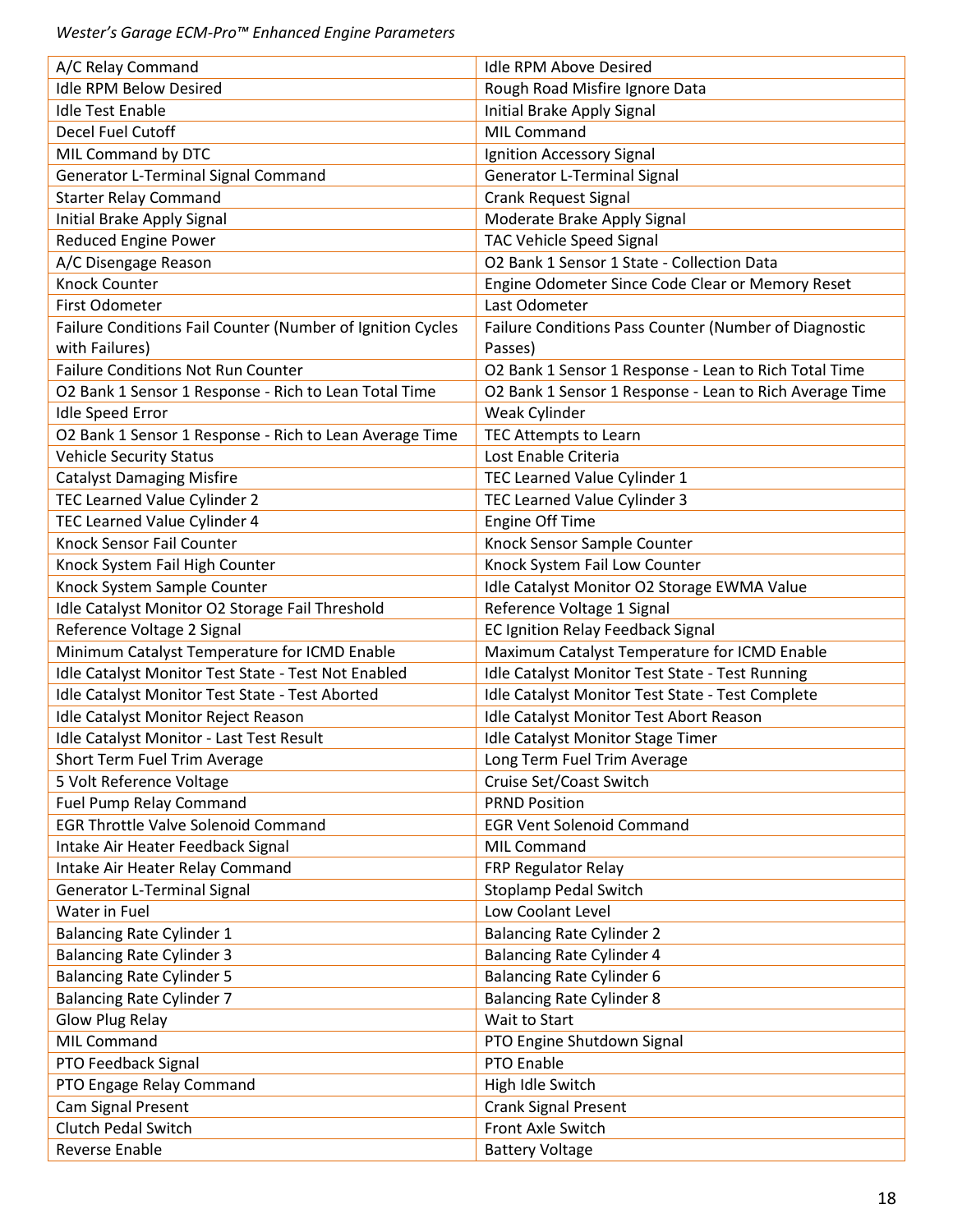| Injector 5 Command                 | Injector 6 Command                   |
|------------------------------------|--------------------------------------|
| Injector 7 Command                 | Injector 8 Command                   |
| FRP Regulator Command              | <b>Calculated Fuel Rate</b>          |
| <b>Main Injection Timing</b>       | Main Injection Fuel Rate             |
| <b>TC Learned</b>                  | <b>PNP Switch</b>                    |
| <b>TP Sensor</b>                   | TP Angle                             |
| <b>MAP Sensor</b>                  | <b>MAP</b>                           |
| Intake Air Temperature Sensor      | Engine Coolant Temperature Sensor    |
| Barometer                          | HO2 Sensor Bank 1 Sensor 1           |
| HO2 Sensor Bank 1 Sensor 3         | Long Term Fuel Trim Bank 1           |
| Fuel Trim Cell Bank 1              | Short Term Fuel Trim Bank 1          |
| HO2 Sensor XCounts Bank 1          | <b>Engine Speed</b>                  |
| Desired Idle Speed                 | <b>IAC Position</b>                  |
| <b>Desired IAC</b>                 | HO2 Sensor Bank 2 Sensor 1           |
| Long Term Fuel Trim Bank 2         | Fuel Trim Cell Bank 2                |
| <b>Short Term Fuel Trim Bank 2</b> | <b>HO2 Sensor XCounts Bank 2</b>     |
| <b>KS Activity</b>                 | <b>Knock Sensor</b>                  |
| Spark Advance                      | <b>Knock Retard</b>                  |
| <b>EVAP Duty Cycle</b>             | <b>EGR Duty Cycle</b>                |
| <b>Actual EGR Position</b>         | <b>Desired EGR Position</b>          |
| <b>EGR Sensor</b>                  | Injector Average Bank 1              |
| Injector Average Bank 2            | Ignition 1                           |
| <b>Fuel Level</b>                  | Intake Air Temperature               |
| <b>Engine Coolant Temperature</b>  | Air Fuel Ratio                       |
| <b>Engine Run Time</b>             | Cam Retard                           |
| Cylinder Mode Index                | <b>Revolution Mode Misfire Index</b> |
| <b>Cycles of Misfire Data</b>      | Misfires per Cycle Status            |
| Misfire Current Cylinder 1         | Misfire Current Cylinder 2           |
| Misfire Current Cylinder 3         | Misfire Current Cylinder 4           |
| Misfire Current Cylinder 5         | Misfire Current Cylinder 6           |
| Misfire Current Cylinder 7         | Misfire Current Cylinder 8           |
| <b>Misfire Failures</b>            | <b>Total Misfire Pass</b>            |
| Misfire History Cylinder 1         | Misfire History Cylinder 2           |
| Misfire History Cylinder 3         | Misfire History Cylinder 4           |
| Misfire History Cylinder 5         | Misfire History Cylinder 6           |
| Misfire History Cylinder 7         | Misfire History Cylinder 8           |
| <b>Number of Misfires</b>          | <b>Number of Normals</b>             |
| Engine Load                        | <b>Mass Air Flow</b>                 |
| Loop Status                        | <b>Fuel Tank Pressure</b>            |
| <b>KS Adjust Factor</b>            | <b>Current Gear</b>                  |
| Shift Delay                        | <b>Shift Pattern</b>                 |
| Pressure Gear Ratio                | <b>Current Adapt Cell</b>            |
| Shift Time 1-2                     | Shift Error 1-2                      |
| Shift Time 2-3                     | Shift Error 2-3                      |
| Shift Time 3-4                     | Shift Error 3-4                      |
| Input Shaft Speed                  | <b>Output Shaft Speed</b>            |
| Vehicle Speed                      | <b>PCS Desired Current</b>           |
| <b>PCS Actual Current</b>          | PCS Duty Cycle                       |
| <b>TCC Duty Cycle</b>              | <b>TCC Slip Speed</b>                |
| <b>TCC Ramp</b>                    | <b>TCC Apply</b>                     |
| <b>TFT Sensor</b>                  | <b>TFT</b>                           |
|                                    |                                      |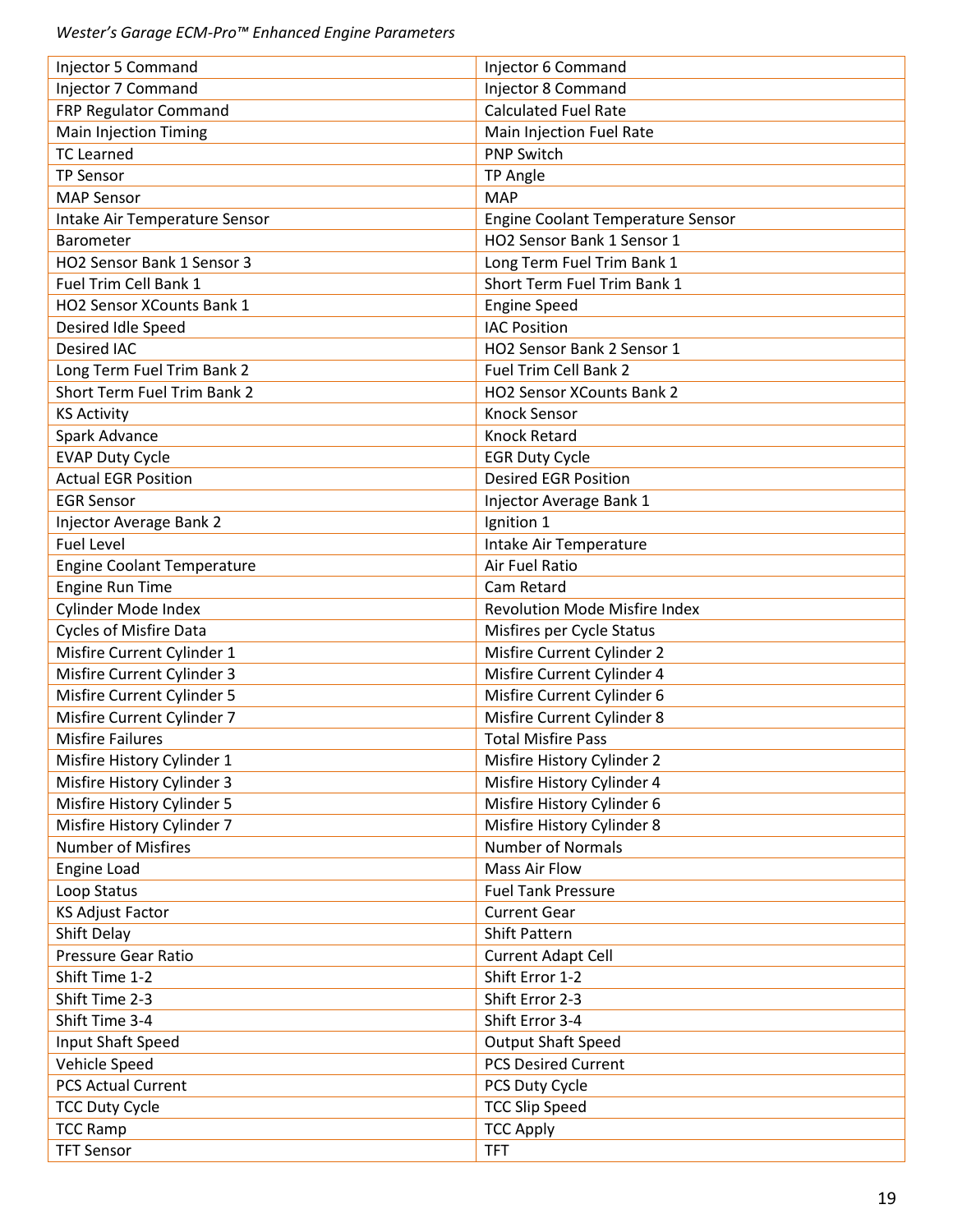| <b>Turbine Speed</b>                  | <b>TAP 25% TP</b>                                           |
|---------------------------------------|-------------------------------------------------------------|
| <b>TAP 31% TP</b>                     | <b>TAP 38% TP</b>                                           |
| <b>TAP 44% TP</b>                     | <b>TAP 50% TP</b>                                           |
| <b>TAP 56% TP</b>                     | <b>TAP 63% TP</b>                                           |
| <b>TAP 69% TP</b>                     | <b>TAP 75% TP</b>                                           |
| <b>TAP 81% TP</b>                     | <b>TAP 88% TP</b>                                           |
| <b>TAP 94% TP</b>                     | TAP 100% TP                                                 |
| Last Adapt Pressure                   | <b>EVAP Vent Solenoid</b>                                   |
| Long Term Fuel Trim Enable            | Rich / Lean Bank 2                                          |
| Rich / Lean Bank 1                    | Rear HO2 Sensor                                             |
| Front HO2 Sensor                      | Spark Control                                               |
| <b>EVAP Canister</b>                  | <b>EVAP Vacuum Switch</b>                                   |
| DTC This Ignition                     | Ignition 1 On                                               |
| Ignition 1 Low                        | Ignition 1 High                                             |
| <b>Brake Switch</b>                   | Hot Mode                                                    |
| 4WD                                   | 4WD Low                                                     |
| <b>Start of Shift</b>                 | End of Shift                                                |
| <b>Upshift in Progress</b>            | Shift is Complete                                           |
| Throttle Out of Range                 | Large Throttle Delta                                        |
|                                       |                                                             |
| Large Speed Delta                     | <b>Transmission Range Switch</b><br><b>Power Enrichment</b> |
| Last Shift Adapt<br>Throttle Kickdown |                                                             |
|                                       | <b>Cruise Mode</b>                                          |
| 3-2 Downshift Solenoid                | Transmission Range Switch A                                 |
| <b>Transmission Range Switch B</b>    | Transmission Range Switch C                                 |
| 1-2 Solenoid                          | 2-3 Solenoid                                                |
| Maximum Adapt                         | Long Shift Delay                                            |
| Long Shift Time                       | <b>Weak Vacuum Test</b>                                     |
| <b>Small Leak Test</b>                | Purge Val. Leak Test                                        |
| A/C Request On                        | A/C Enable Relay                                            |
| A/C Request                           | A/C Compressor                                              |
| Solenoid A (1-2) Open Ckt             | Solenoid A (2-3) Open Ckt                                   |
| <b>TCC Enable Open</b>                | <b>TCC Open Ckt</b>                                         |
| PCS Off Low Volt                      | Part Number                                                 |
| Software Level First Digit            | Software Level Second Digit                                 |
| Part Number                           | Part Number                                                 |
| <b>Engine Torque</b>                  | Mass Air Flow Sensor Frequency                              |
| Start Up Intake Air Temperature       | Fuel Level Sensor Voltage                                   |
| <b>Current Gear</b>                   | <b>Current Adapt Cell</b>                                   |
| Shift Time 1-2                        | Shift Error 1-2                                             |
| Shift Time 2-3                        | Shift Error 2-3                                             |
| Shift Time 3-4                        | Shift Error 3-4                                             |
| <b>Output Speed</b>                   | Vehicle Speed                                               |
| <b>PCS Desired Current</b>            | <b>PCS Actual Current</b>                                   |
| PCS Duty Cycle                        | <b>TCC Duty Cycle</b>                                       |
| <b>TCC Slip</b>                       | Transmission Fluid Temperature Voltage                      |
| <b>Transmission Fluid Temperature</b> | Speed Ratio                                                 |
| 1-2 TAP 25% of TP                     | 1-2 TAP 31% of TP                                           |
| 1-2 TAP 37% of TP                     | 1-2 TAP 44% of TP                                           |
| 1-2 TAP 50% of TP                     | 1-2 TAP 56% of TP                                           |
| 1-2 TAP 75% of TP                     | 1-2 TAP 81% of TP                                           |
| 1-2 TAP 88% of TP                     | 1-2 TAP 94% of TP                                           |